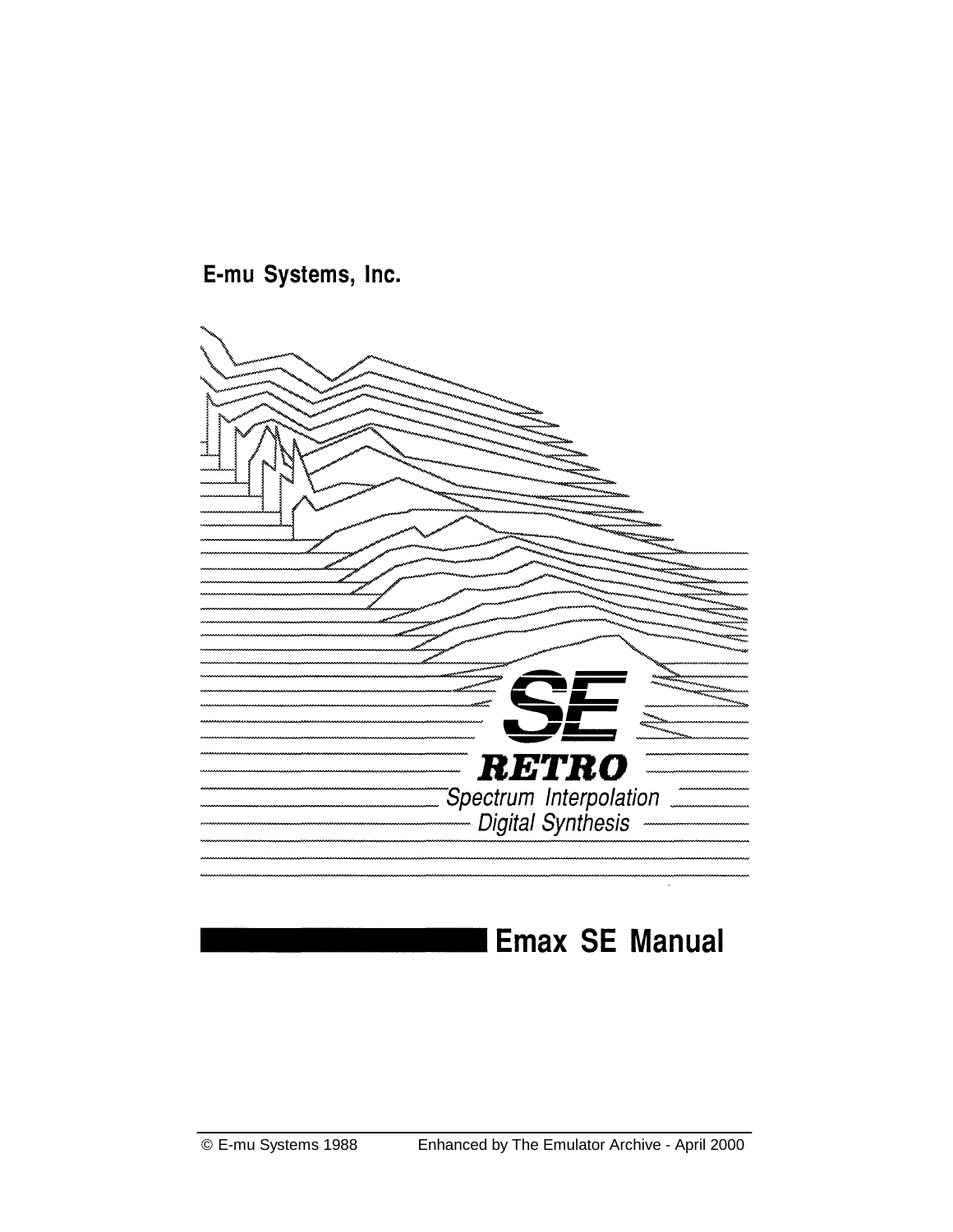E-mu Systems, Inc.



# Emax SE<sup>™</sup>Update Manual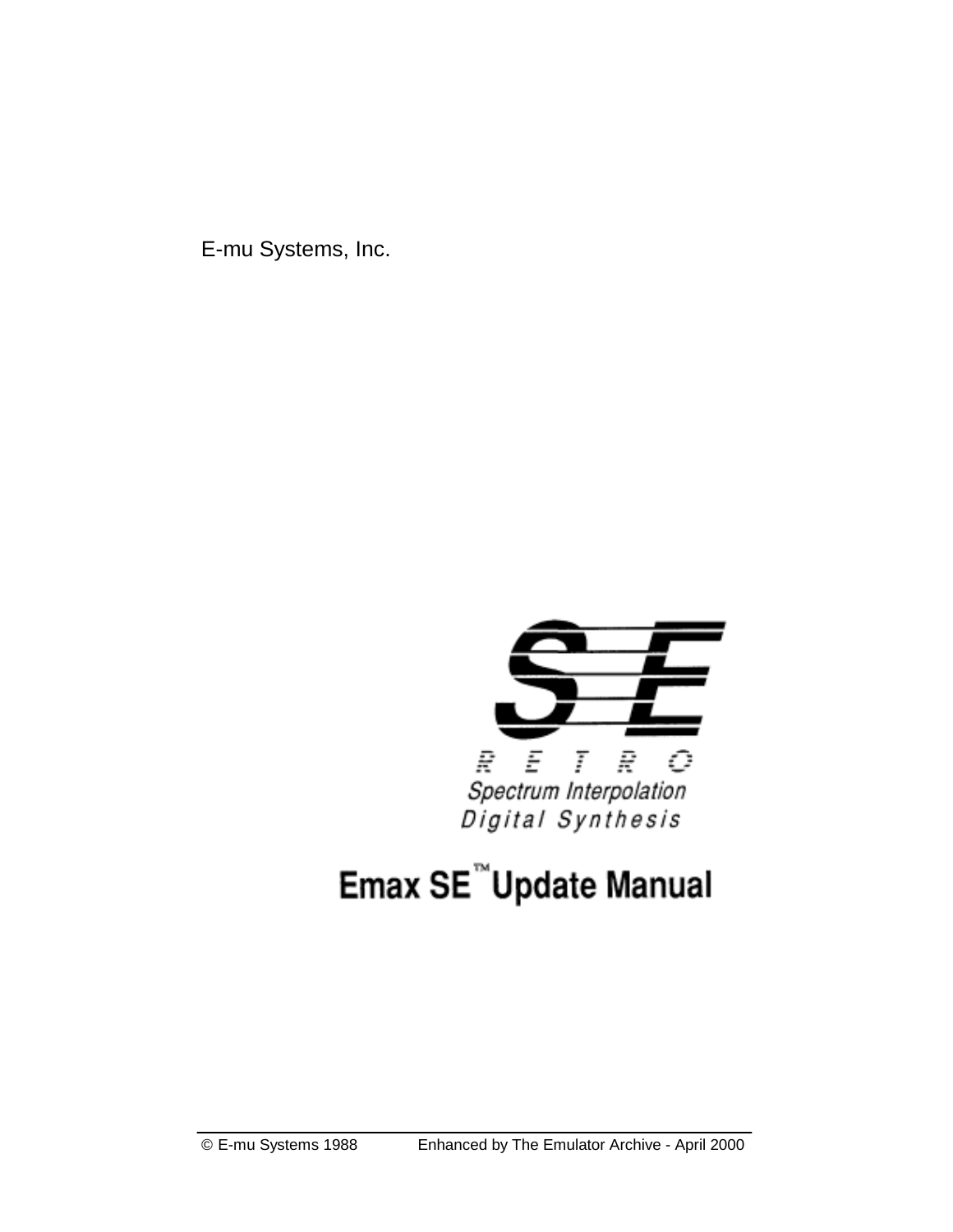*Emax SE Update Manual Part # Fl 349 Rev. A © E-mu Systems, Inc. 1988* 

*E-mu Systems, Inc. 1600 Green Hills Road Scotts Valley, CA 95066* 

*Enhanced by The Emulator Archive 2000*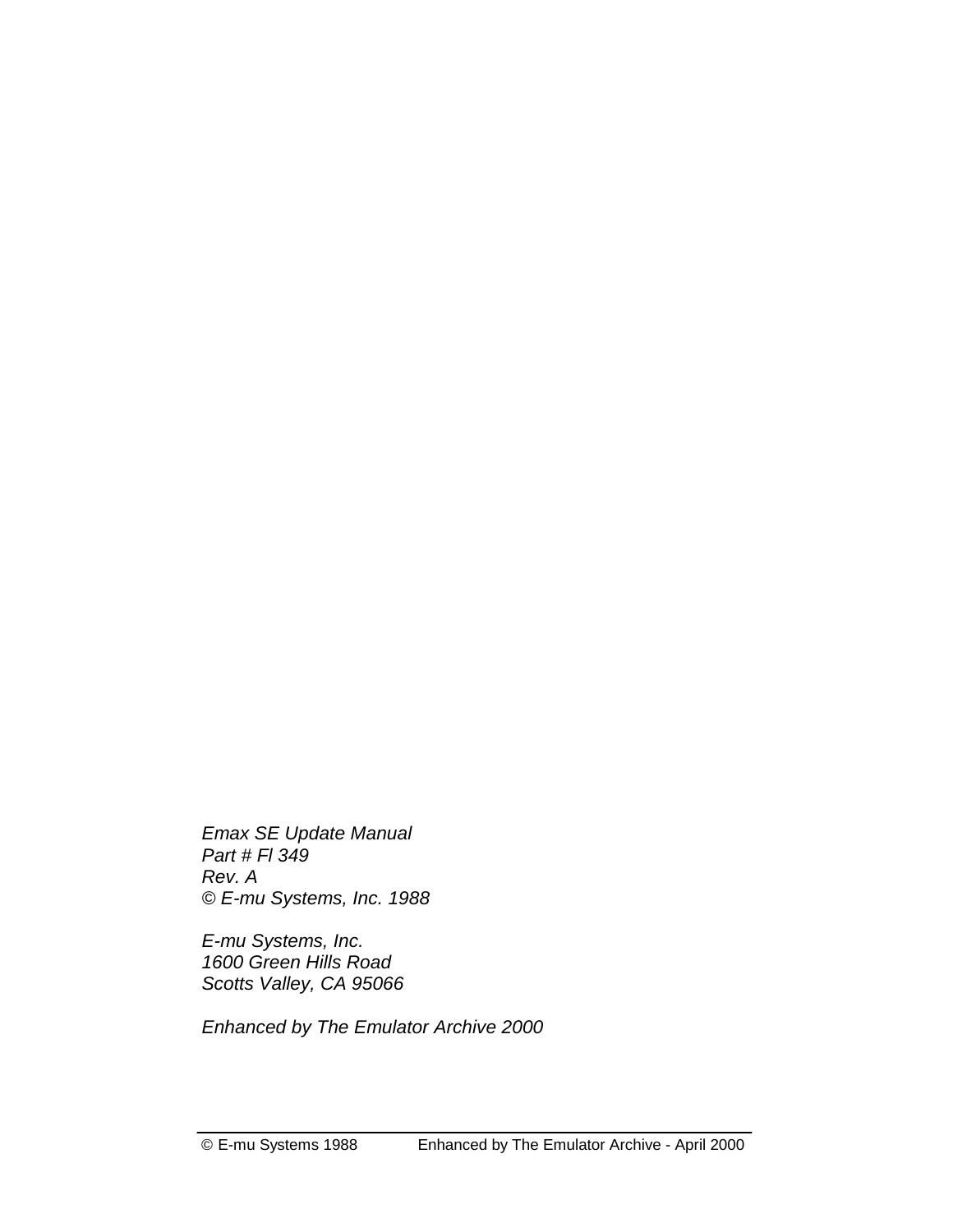## **TABLE OF CONTENTS**

| ٠ | How to Update Your Emax to Emax SE        | 5                       |
|---|-------------------------------------------|-------------------------|
| п | <b>Introduction</b>                       | $\overline{\mathbf{7}}$ |
| п | <b>Digital Effects</b>                    | 9                       |
|   | 3. Change Sample Rate                     | 9                       |
|   | 4. Change Pitch                           | 10                      |
|   | 5. Transform Multiplication ™             | 11                      |
|   | Approaching TM                            | 12                      |
|   | <b>TM Experiments</b>                     | 13                      |
|   | 6. Spectrum Synthesis <sup>™</sup>        | 14                      |
|   | <b>Creating Sounds</b>                    | 18                      |
|   | <b>Synth Options Menu</b>                 | 21                      |
|   | 1. Frequency Spectrum                     | 21                      |
|   | 2. Time Slice                             | 22                      |
|   | 3. Amplitude Contour                      | 23                      |
|   | 4. Pitch Contour                          | 25                      |
|   | 5. Pitch/Ratios                           | 26                      |
|   | 6. Interpolate                            | 27                      |
|   | 7. Load Parameters                        | 27                      |
|   | 8. Save Parameters                        | 27                      |
|   | 9. Erase                                  | 28                      |
|   | 0. Synthesize!                            | 28                      |
|   | <b>Approaching Spectrum Synthesis</b>     | 29                      |
|   | <b>Spectrum Synthesis Experiments</b>     | 29                      |
| ٠ | <b>Stack Presets</b>                      | 31                      |
| п | <b>Global MIDI Channel</b>                | 31                      |
| ٠ | <b>Load HD Bank Through MIDI</b>          | 32                      |
| ٠ | <b>InstAttacks Sound Chart</b>            | 33                      |
| ■ | <b>Note-to-Frequency Conversion Chart</b> | 34                      |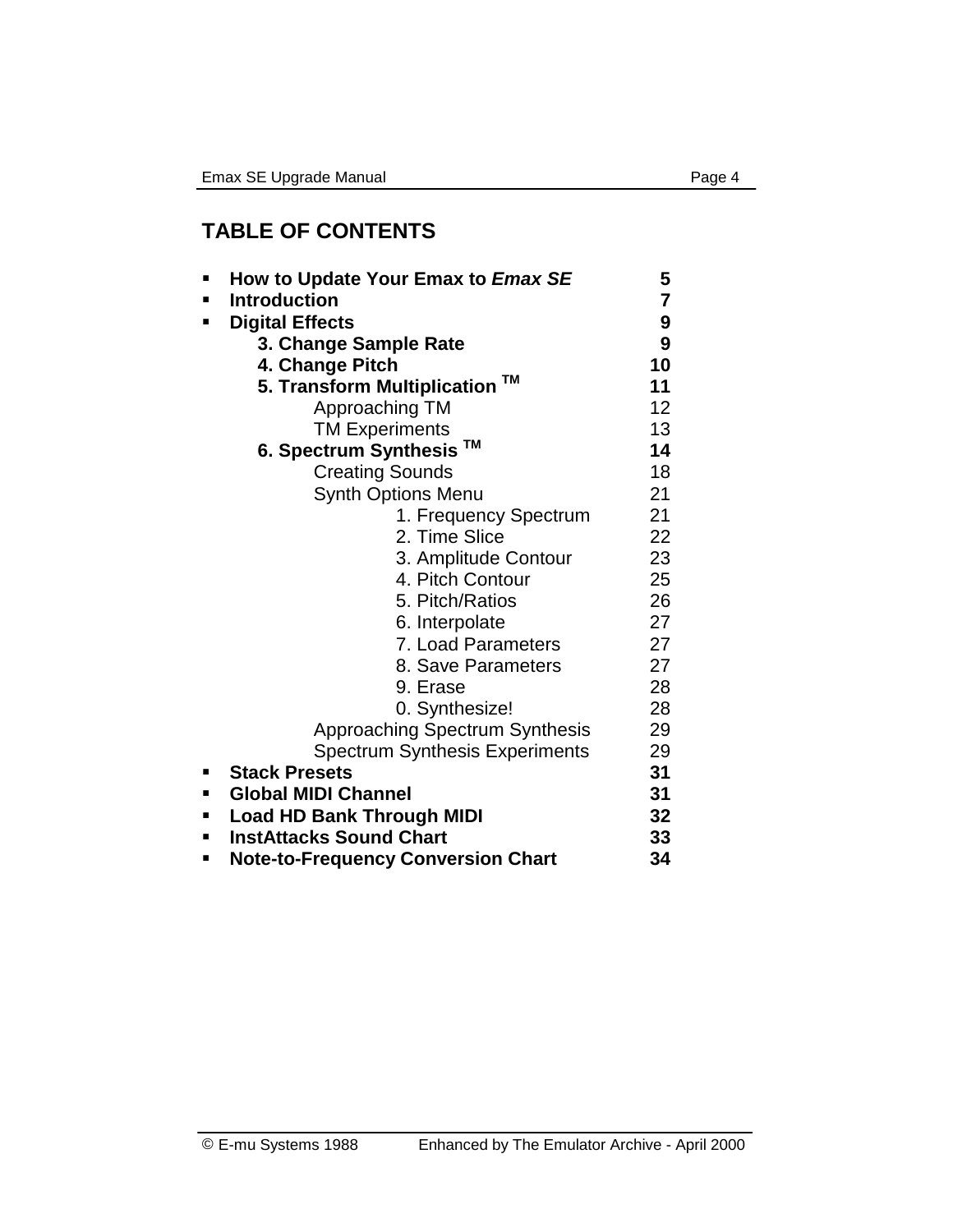#### **HOW TO UPDATE YOUR EMAX TO EMAX SE**

#### *READ THIS FIRST!*

This Emax SE product update allows you to update *one* Emax to an Emax SE. It also allows you to make copies of the disks and software that will run on your Emax. Sound disks formatted on your updated Emax can be loaded into a regular Emax, however they will not boot the non-SE unit. To avoid the error message "Different Software Rev.", and so that you will have backup copies of the software, you should update all your sound disks with the SE software.

Your SE Update includes:

- -SE Update Manual
- -Emax SE Update/Development Disk
- -Spectrum Synthesis Sound Disk
- -Transform Multiplication TM Sound Disk

#### *To Update Your Emax:*

- 1. Locate the Emax SE Retrofit disk. This disk contains the SE software.
- 2. Make sure that the write protect window is closed (Unprotected).
- 3. Boot up your Emax with the SE Retrofit disk.
- 4. The SE update will be done automatically and Emax will display: "SE Updated. Please Re-boot".
- 5. Remove the SE Retrofit disk and switch off Emax. Switch power on again and re-insert the disk.
- 6. Emax will now boot the SE software and you can update the software on your disk library.

You already know how to update the software on your disk library, but just in case you need a refresher, here it is again:

- 1. Boot up your Emax with the SE Retrofit disk.
- 2. Activate **MASTER**, then **Special (8)**, and select function 1. Copy Software.
- 3. The display will ask you if it's "OK to erase memory?" and you, of course, reply **YES.**
- 4. The display now asks you to insert the source disk. It's already in the drive, so press **ENTER.**
- 5. When the display prompts you, insert an unprotected disk in the drive and press **ENTER** again.
- 6. Continue to update your entire library.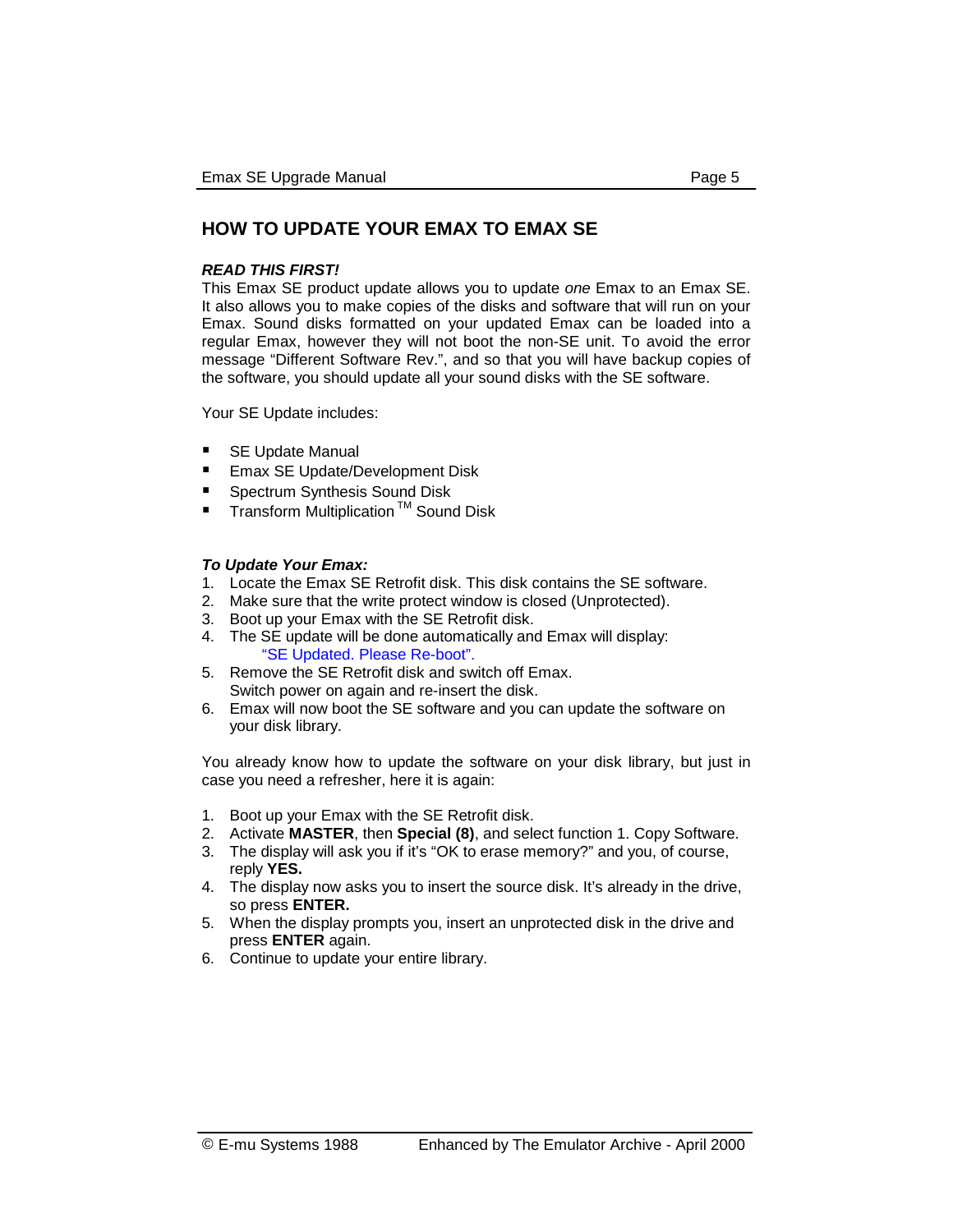#### *To Update Your Emax HD*

- 1. Locate the Emax HD SE Retrofit disk. This disk contains the SE software.
- 2. Make sure that the write protect window is closed (Unprotected).
- 3. Insert the SE Retrofit disk into the drive and power up your Emax.
- 4. The SE update will be done automatically. The Emax will display "SE updated. Please Re-boot".
- 5. Remove the SE Retrofit disk and switch off the Emax. Turn the power on again and re-insert the disk.
- 6. Activate **MASTER**, then Special **(0), and** select function 1. Copy Software.
- 7. The display will ask you **if** it's "OK to erase memory?' Press **YES.**
- 8. The display now says, "Copy Software From:" Select "From floppy".
- 9. The SE Retrofit disk is already in the drive, so press **ENTER.**
- 10. The display now says "Copy Software To:" Select "To hard disk", and press **ENTER.**
- 11. Update your floppy disks as well so that you have at least two SE backup disks.

#### **ONE MORE THING!**

Your Footswitch jacks may have been uncalibrated by the SE update procedure. It would be a good idea at this time to go to the recalibrate menu (located under MASTER, Special) and check to see if the footswitch polarity has changed and if so, change it back to the correct polarity for your footswitches.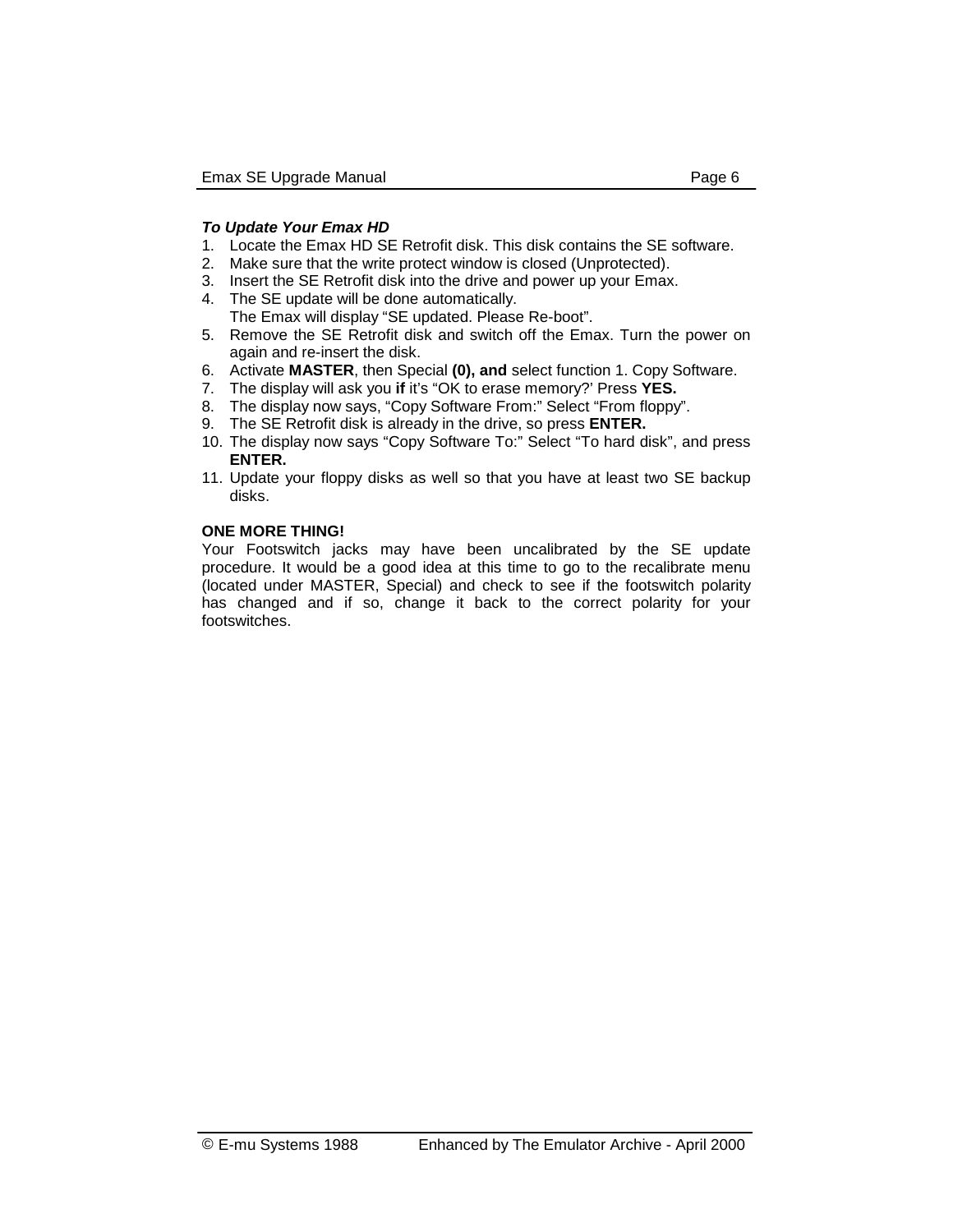This product update reflects our ongoing commitment to bring you the best possible musical instruments. We have included a number of new and very powerful features in this update, (including a complete digital synthesizer!) and have eliminated a few nagging "bugs". (We know – it's hard to believe that your Emax isn't *totally* perfect!) Listed below is an overview of the update, followed by a user guide to explain the new features and how they operate.

*Spectrum Interpolation Synthesis:* A complete digital additive synthesizer is the basis of this update. At Iast...additive synthesis that is user friendly! Never before have the dynamic timbres of digital synthesis been so easy to create. Simply define up to 24 *Spectrums* (or select them from the on board palette of 100), place them at any or all of the *Time Slice* locations, and enter the "Synthesize!" command. Sounds may be any length (up to the maximum memory) and can be customized by using the sophisticated compliment of edit parameters that are included. After a sound has been created it may be spliced, combined, and processed in the same manner as a sound that has been sampled into the Emax. The Spectrum Synthesizer features Spectrum drawing/editing, Tuning of Partial Ratios, Definable Amplitude and Pitch Contours, Time Slice creation and editing, and above all - Great Sound

*Digital Signal Processing:* Three DSP functions are now available:

**Transform MuItiplicationTM** a method of creating unique timbres by multiplying together the frequency spectrums of two different sample files.

**Sample Rate Conversion** allows a sample taken at any sample rate to be converted to another rate. (Great for memory management!)

**Digital Pitch Conversion** allows a sample's original pitch to be digitally converted to a new pitch. This is a real bonus when doing splice/ combine functions.

*Stack Preset Mode:* This function allows you to stack up to four presets on each key of the keyboard. This is used to create very "fat", rich sounds.

*Load HD Bank through MIDI:* Program change commands can now be used to load an entire HD bank.

*CD-ROM:* The new Emax SE includes software that allows the Emax to interface with Optical Media International's CD-ROM. The CD-ROM is an optical form of storage that holds over 500 banks of Emax sounds on one compact disc.

*MIDI Preset Change Receive On/Off:* A command has been added to the MIDI menu allowing program change receive to be on or off in each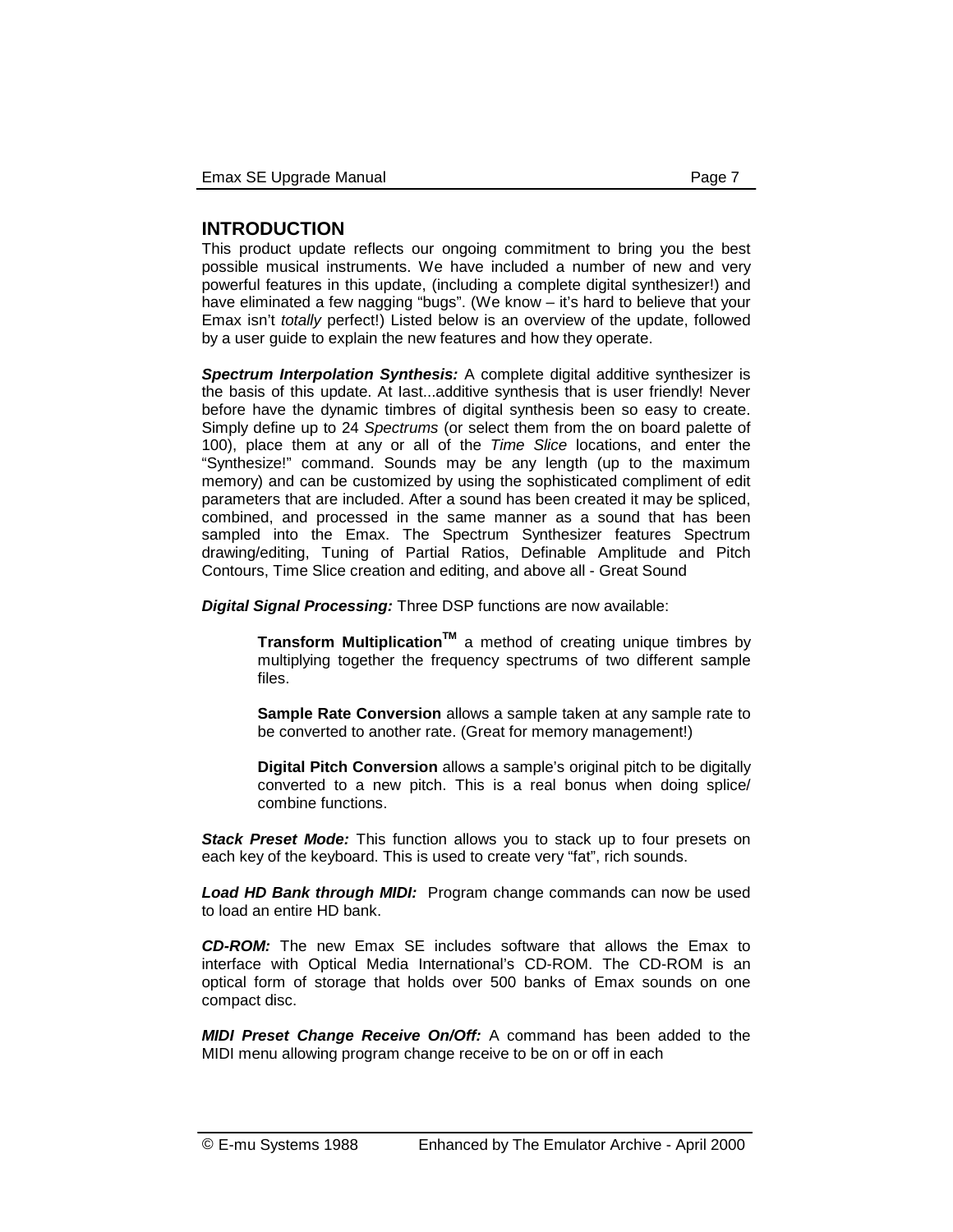**Taper:** The digital taper curve is now linear instead of exponential.

*Global MIDI Channel:* This function allows you to set the MIDI channel on your Emax without having to change each preset individually.

*Finer Resolution of Velocity to Pitch:* Allows the user more expression when *emulating* acoustic instruments. (Ha! We knew we'd get that word in!)

*Expanded Delay Times:* Delay mode times now range from 8 ms. to 8 secs.

*VCA Envelopes:* Improved the amplitude modulation response through all volume ranges.

*Rack Arpeggiator:* The rack mount units will now arpeggiate notes received over MIDI.

*Harder Test Mode Access: Test* mode (for service and diagnostics) is much more difficult to access, thereby reducing the possibility of accidental recalibration.

*Improved MIDI Overflow Mode:* Now any number of Emax keyboards or racks can be overflowed together.

*Channel Output Volume Trims Stored to EEPROM:* Don't ask!! O.K. Since you asked... The volume output of each voice channel may now be calibrated and stored along with other trim calibrations. If your channels are of uneven volume, you may now have a service center calibrate them.

Other Improvements:

- When using *Performer<sup>TM</sup>* software by Mark of the Unicorn, the Emax no longer misses the first few notes of sequence information.
- **E** Arpeggiator no longer latches when using the transpose function.
- -MIDI sample dump now works properly with SP-1200 tiles.
- -Splice and erase functions may now be used together with no corruption of the spliced voice.
- Realtime control "level" can now amplify as well as attenuate.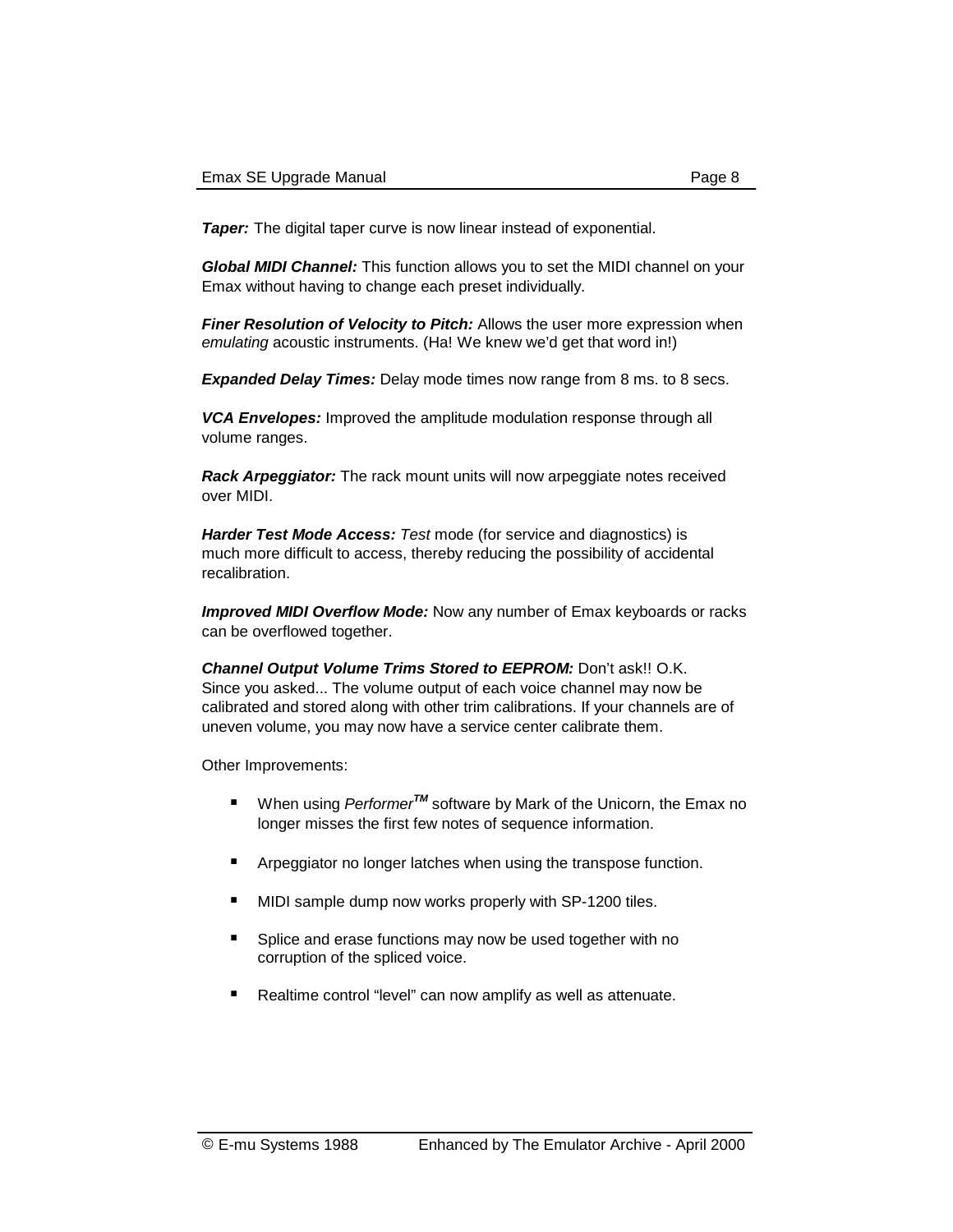### **DIGITAL EFFECTS**

1. Activate DIGITAL PROCESSING 9. The display will say:

| <b>Digital Effects</b> |  |
|------------------------|--|
| $(1-6)$ / Slider       |  |

Use the data slider or increment buttons to catalog the various options. Functions 3 - 6 have been added to the menu.

- 1. Gain/Atten
- 2. Reverse Sound
- **3. Change SmpRate**
- **4. Change Pitch**
- **5. Transform Mult**
- **6. Spectrum Synth**

#### **3. CHANGE SAMPLE RATE**

This digital effect allows you to digitally resample a sound at a different sample rate. **Applications**: Conserve memory space by converting a sound to a lower sample rate or convert a sound that has been digitally transferred via MIDI Sample Dump to an Emax sample rate, or convert to match another sound you wish to splice or combine it with.

1. Press **ENTER** to return to the Digital Processing menu, then **9** to return to **Digital Effects.** Choose **3** from the menu. The display says:



Where XXXXX can be any sample rate from 7000 Hz to 50000 Hz and YYYYY can be any Emax sample rate. Two new sample rates, 22,050 Hz and 44,100Hz, have been added. If the sample came via MIDI Sample Dump, then the 'OldRate" displayed may need correcting.

2. When the sample rates have been selected, press ENTER. The display warns:

| <b>Modifies Sample &amp;</b> |
|------------------------------|
| Takes XX min. OK?            |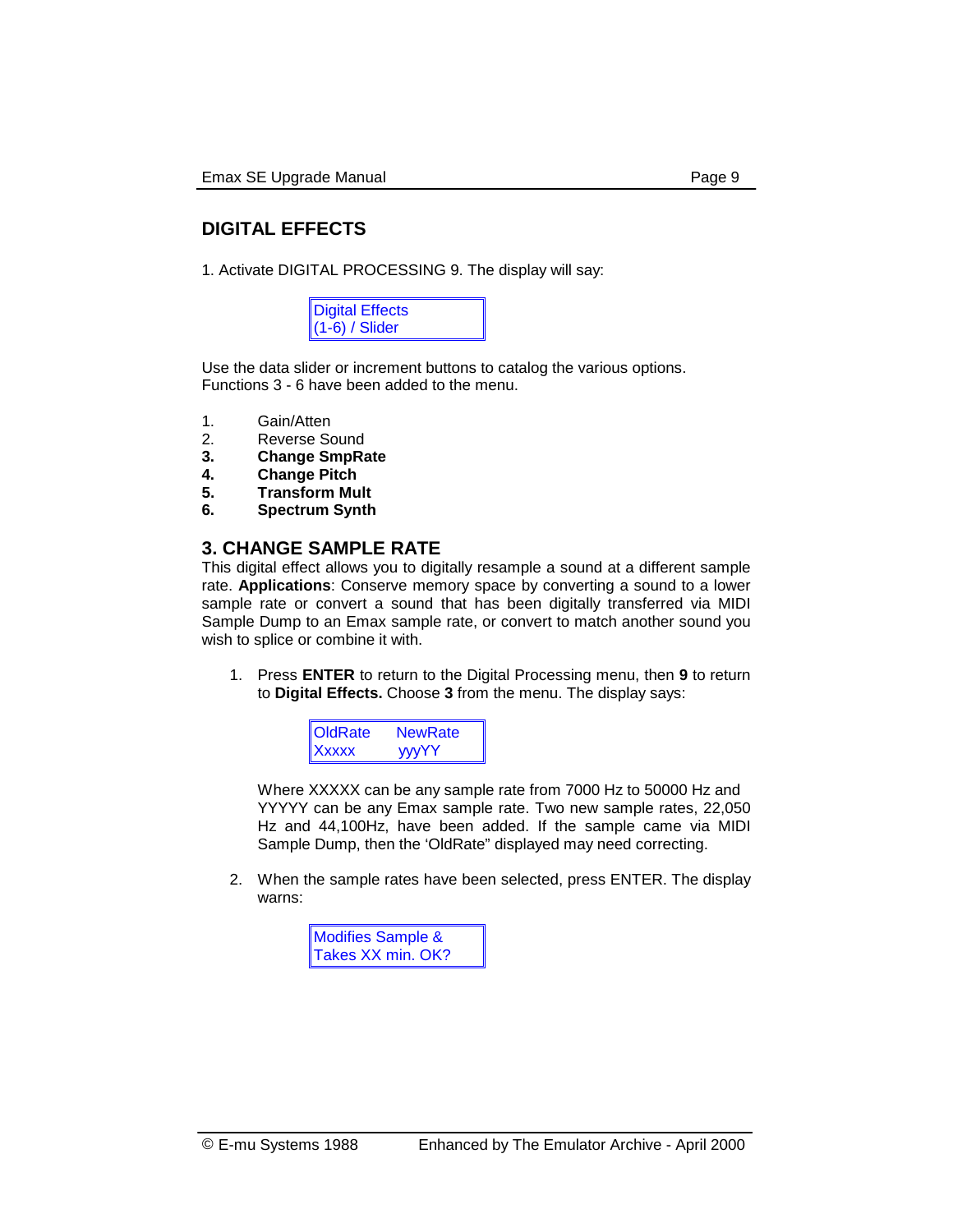XX is the time it takes the Emax to do the calculations for the conversion. Press **YES** to convert**, NO** to return to the module identifier.

*Please note that the rates given in the NewRate column are the actual Emax sample rates. The sample rates shown in the Sample module are approximations. When doing sample rate conversions to conserve memory, be sure to use the actual Emax rates in the Old Rate column. Also note that Sample Rate Conversion requires memory space to perform its calculations. In some cases there may not be enough memory left to convert the sound, in which case the display warns you.* 

#### **4. CHANGE PITCH**

This digital effect allows you to digitally change the pitch of a sound. **Applications:** Change the pitch of a sound in order to splice or combine it with another sound of a different pitch. Offset the pitch of a copied sample by a few cents, then combine with the original for flange and chorus effects. Transpose a sound up further on the keyboard than is normally allowed by making a copy of the sound, changing the pitch upwards, and reassigning the new sample to the keyboard.

1. Select Digital **Effects** 4 and the display will say:



The Pitch Change range is +/-35 semitones, 99 cents. Use the cursor keys to select between semitones and cents.

2. When the amount of pitch change has been selected, press **ENTER and** the display warns:



XX is the time it takes the Emax to do the calculations for the pitch change. Press **YES** to change the pitch, **NO** to return to the module identifier.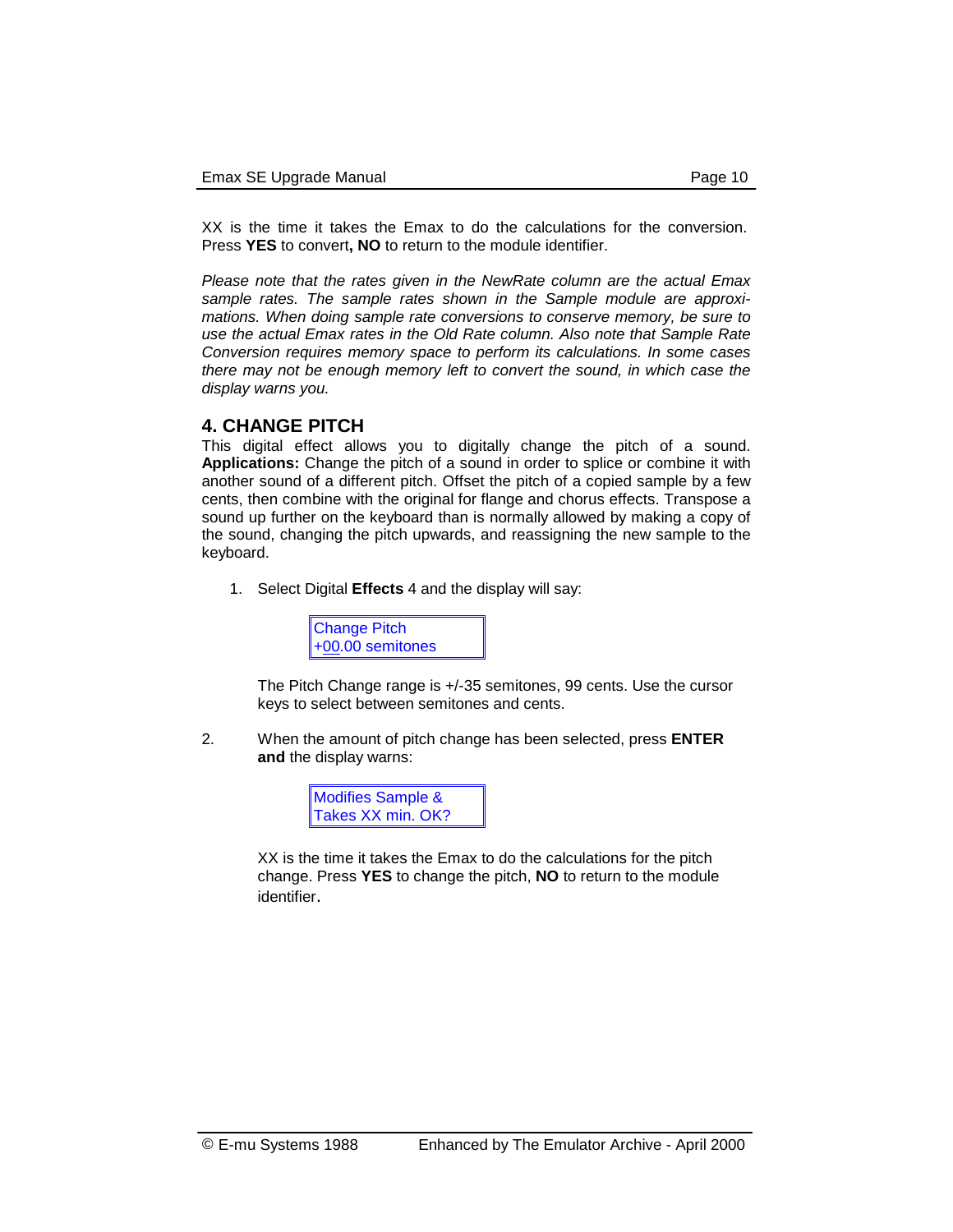*Note: Pitch Change requires memory space to perform its calculations. In some cases there may not be enough memory left to convert the sound, in which case the display warns you.* 

#### **5. TRANSFORM MULTIPLICATION TM**

**A New Way to Combine Sounds.** Transform Multiplication is a powerful and fascinating Digital Signal Processing function available exclusively on Emax SE. Transform Multiplication or (TM **TM**) is a sample-by-sample computation performed on two digital sounds, resulting in a single sound which contains common frequency components of the two sources. Be cause of this, TM works best when both sounds are rich in harmonics, or the two sounds are similar in harmonics. The effect is hard to describe and the results of TM are hard to predict. Nevertheless, Transform Multiplication is an extremely powerful tool and the sounds produced will not sound like anything that you have ever heard before. Examples of some TM sounds can be heard on the Transform Multiplication disk supplied with your SE update. Using Transform Multiplication is easy! Simply select two interesting voices and let Emax do the rest. The length of the resulting sound will be equal to the length of the current voice.

1. After selecting the current voice, select **Digital Effects 5.**  The display will say:



2. Use the slider to select the preset containing the second voice to be Transform Multiplied, press **ENTER.** The display will say:



3. Play a key to select a voice, then press **ENTER**. If the size of both of the voices exceeds 32K, the display will inform you that there is "Not Enough Sample Memory!" and you will be returned to the module identifier. If both of the voices do not exceed 32K the display will say: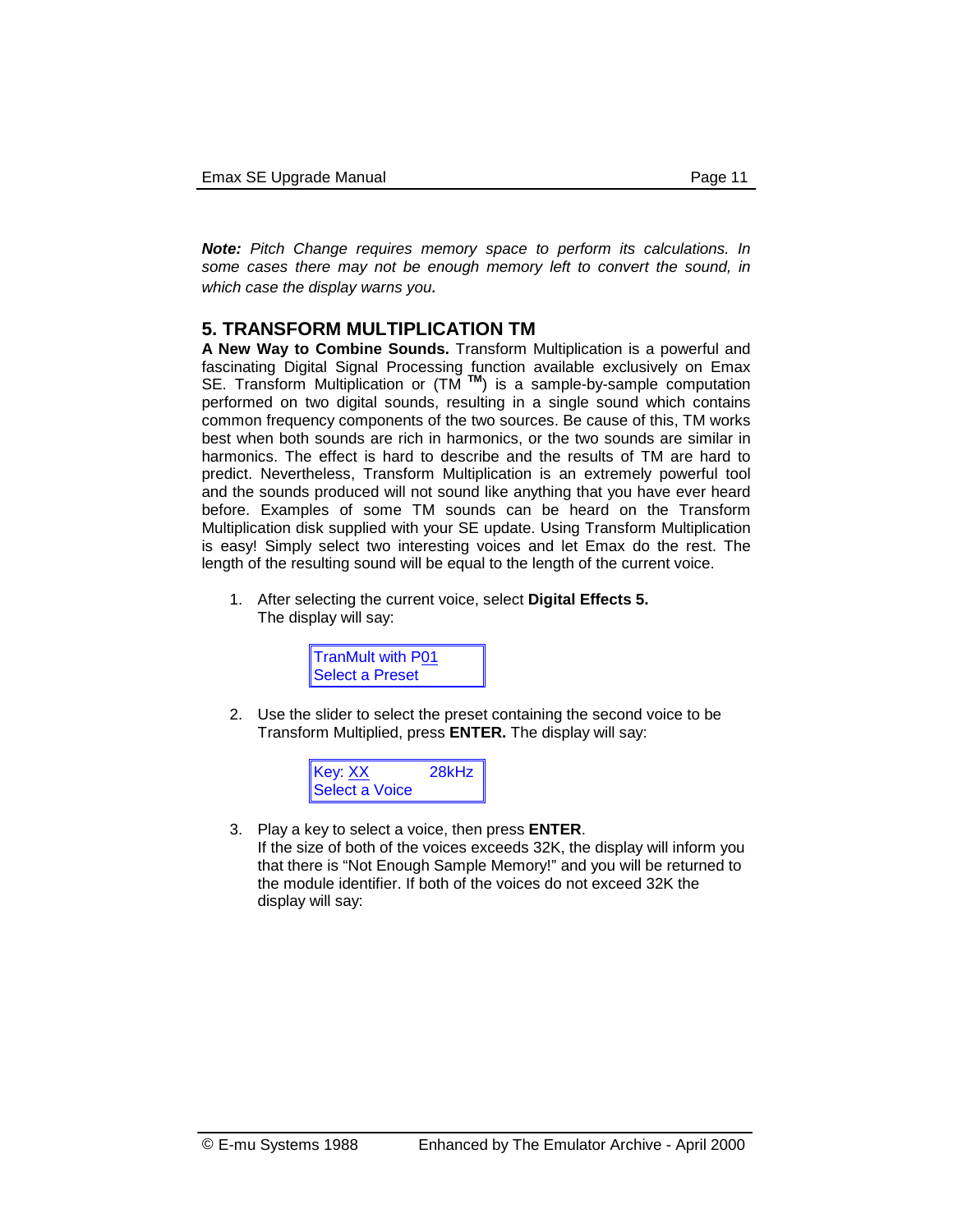

XX being the time it takes to do the calculations for the Transform Multiplication.

Press **YES** to continue, **NO** to return to the module identifier.

Now it's time for that well deserved break, as "This Will Take Awhile".

*Note: The 32Kbyte size limitation as we/las the long computation time is due to the large number of complex calculations required for Transform Multiplication.* 



#### **APPROACHING TRANSFORM MULTIPLICATION**

Transform Multiplication is a form of synthesis that until now has only been available at large electronic music research facilities using super-computers. Because of this, the territory of sounds produced with Transform Multiplication remains largely unexplored. As you wait for Transform Multiplication to complete its millions of computations, you will gain an appreciation for the early electronic music pioneers who had to wait days to hear the results of their efforts. TM does take time to do its thing. Because of this, it can be considered an advanced application for those willing to take the time to come up with something completely different. We suggest you begin your experiments with short percussion sounds or the InstAttacks on the Spectrum Synthesis disk, as these will give good initial results. Later you can move on to room impulse response experiments or ???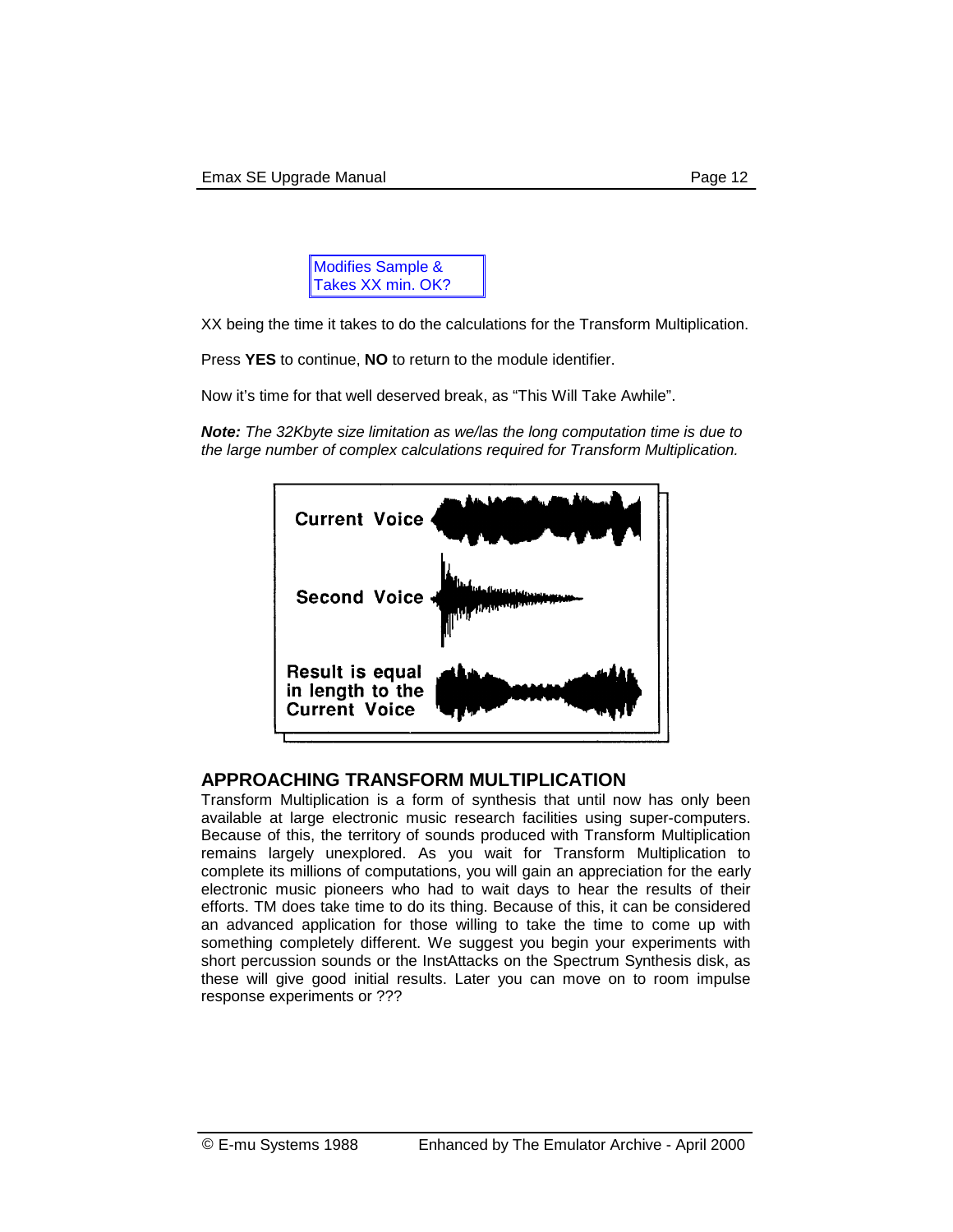#### **TRANSFORM MULTIPUCATION EXPERIMENTS AND HINTS**

- -If you truncate a sound, taper the ends to avoid spectral smearing.
- -Sample a popping balloon in a tiled bathroom. This will be the current voice. Choose any other interesting voice and perform Transform Multiplication. This is a basic impulse response experiment; in this case, the impulse response of the room.
- -Play a sample of a popping balloon through a reverb or delay unit. Resample the resulting sound. Now use this impulse response to perform Transform Multiplication with another sound.
- -Use speech as one of the voices, a pitched sound for the other. Via TM it is possible to "speak from within" violins, bassoons, cymbals, etc. Try using the same sound for both voices.
- -Use sounds created with Spectrum Synthesis as TM sound sources. Experiment with the effects different spectrums have on the result.
- -Splicing silence to the beginning or ends of very short sounds can change the spectral characteristics of the result.
- -Splicing silence to the end of the current voice will also lengthen the final result.
- -Use the digital effect "Change Pitch" to match the fundamental pitches of the two sounds, or use "Change Sample Rate" to match the two sample rates.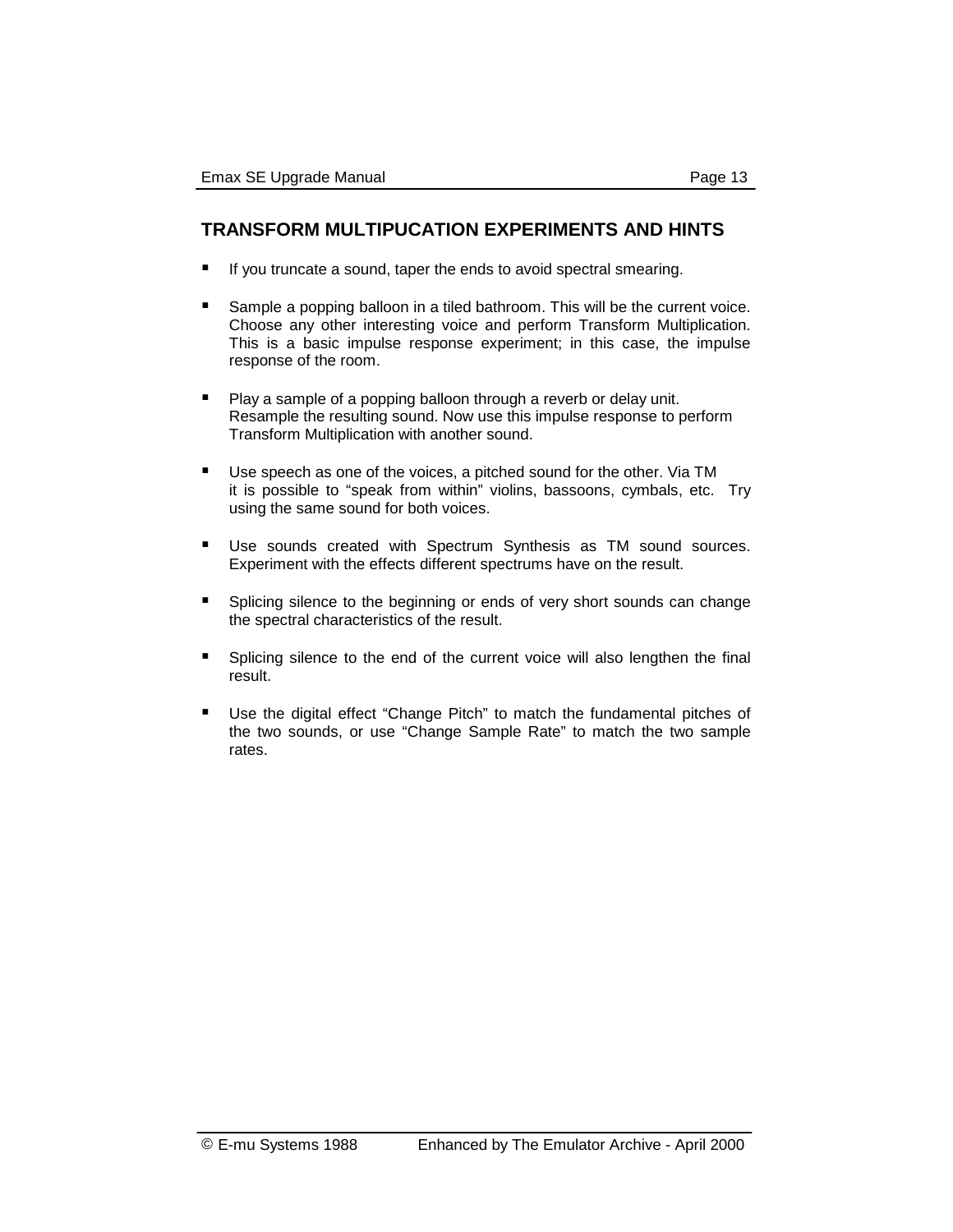#### **6. SPECTRUM SYNTHESIS**

#### **Spectrum Synthesis vs. Additive Synthesis.**

Sine waves are the most basic components of sound. All waveforms can be broken down to their component sine waves. Additive synthesis is the process of constructing sounds by adding sine waves together in varying amounts. The pitch of any sound is determined by its Fundamental Frequency. The fundamental is the lowest frequency component and usually the one with the greatest amplitude. The other components of a complex sound are known as Partials. The way the different partials are mixed together with the fundamental frequency deter mines the tonal quality of a sound. Normally the partials are based on whole number multiples of the fundamental, 1x, 2x, 3x, etc.. When partials are whole number multiples of the fundamental, they are called harmonics. Partials do not have to be exact multiples of the fundamental. In fact, most natural sounds have some partials that are not exact multiples. Bells and cymbal's are examples of sounds in which many of the partials are detuned from a normal harmonic relationship.

So, sine waves can be added together in various amounts in order to form complex waves. But the waveform of most natural sounds varies quite dramatically over time. Simply being able to create any waveform is not enough. The waveform of a sound must vary over time or the sound is static and uninteresting. Enter the Time Slice. Emax Spectrum Synthesis allows you to specify up to 24 complex waveforms, (called Spectrums) and to either step or fade through them during the course of the sound. The 24 waveform locations are called *Time Slices,* since they represent the waveform at that slice of the sound. This allows much more complex and interesting sounds to be created. In addition, each partial (sine wave) can have a 24 point envelope that determines the pitch of that partial over the course of the sound.

Each Emax SE voice can consist of two synthesized timbres, a synthesized timbre and a sampled sound, or two sampled sounds. The resulting voice can then be processed using the Emax's extensive Analog Processing features, and then placed anywhere in the stereo field. This is accomplished using Emax's Dual Mode tm, which allows two voices to share the same analog parameters while preserving eight-note polyphony. For example, the primary voice could be the attack of an overblown flute, and the secondary voice could be a synthesized timbre of your own creation. When played together, the total effect is that of a natural sound, but a *totally new* natural sound. The possibilities are indeed endless.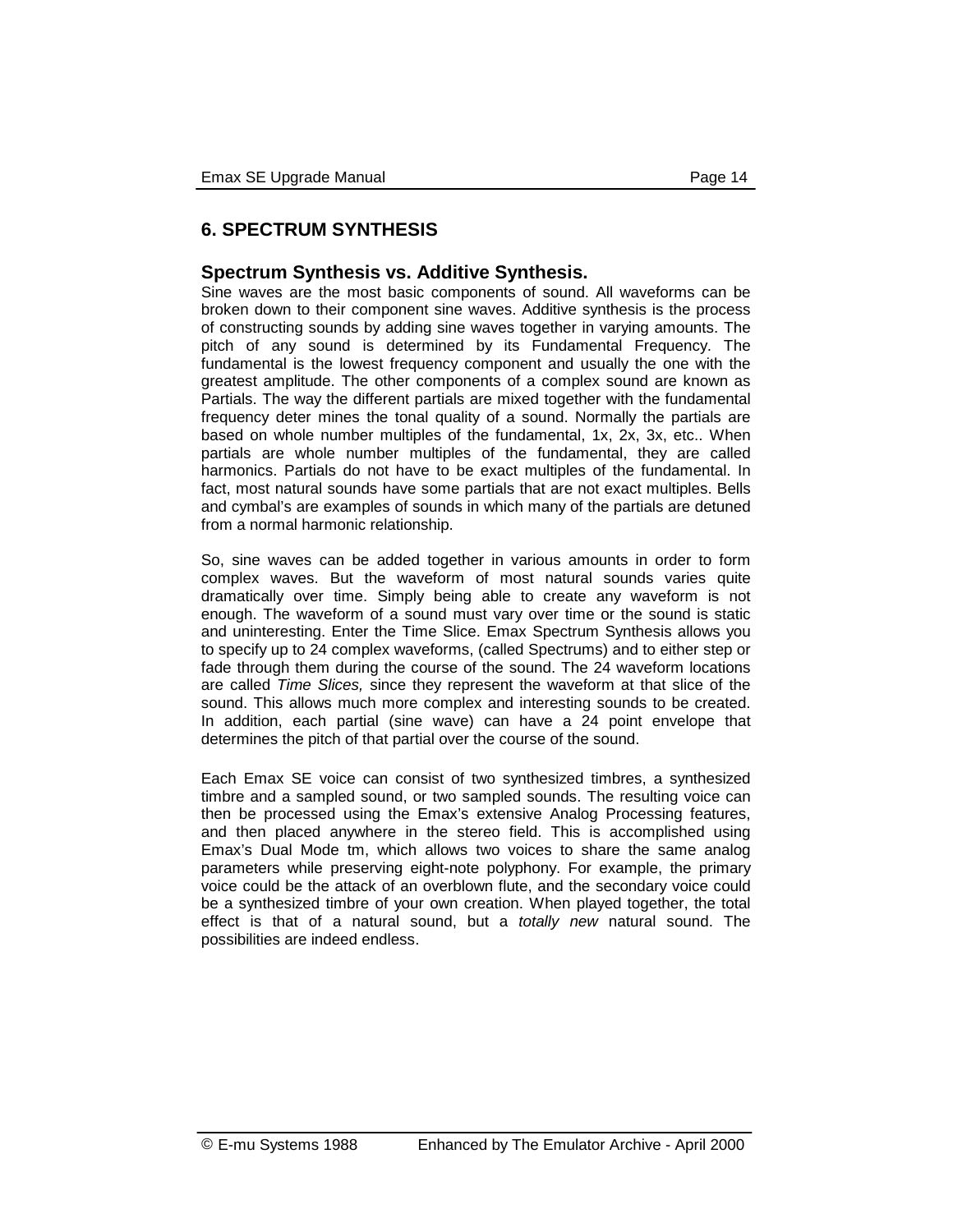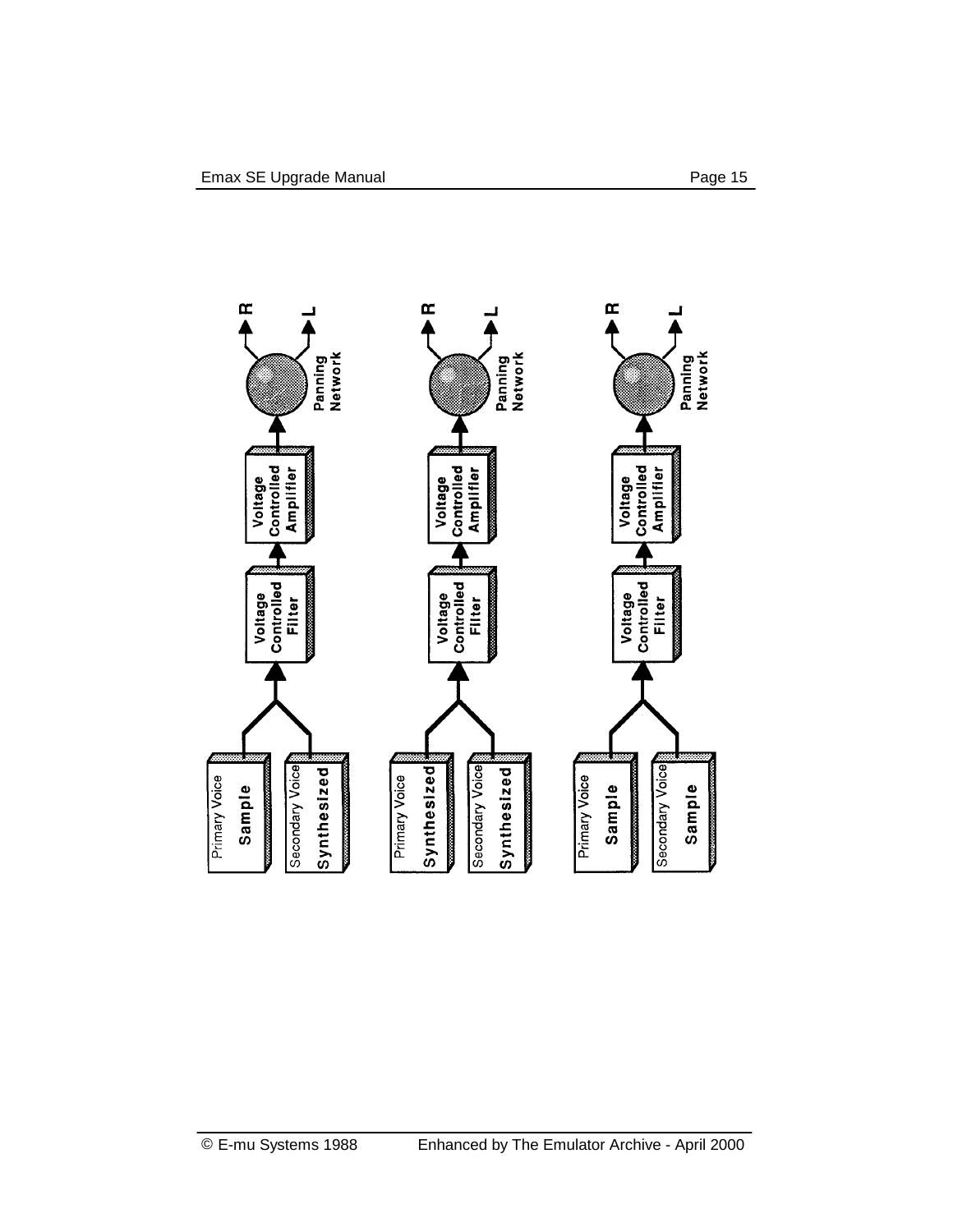1. Select Digital Effects 6 and the display will say:



If it's OK to write over the current voice, press **YES**. If not press **NO** to return to the module identifier. If you pressed **YES,** the display will now say:

| <b>Synth Options</b> |  |
|----------------------|--|
| $[0-9]$ / Slider     |  |

- 2. Use the slider to catalog the various options.
	- 1. Freq. Spectrum
	- 2. Time Slice
	- 3. AmpI. Contour
	- 4. Pitch Contour
	- 5. Pitch/Ratios
	- 6. Interpolate
	- 7. Load Backup
	- 8. Save Backup
	- 9. Erase
	- 0. Synthesize!

**Spectrum Interpolation Synthesis:** Spectrum Synthesis can create dynamically shifting timbres using additive synthesis techniques. Virtually any imaginable waveform may be created. Up to 24 sine waves are added together to form Spectrums. Spectrums are then placed at up to 24 Time Slice locations over the length of the sound. As the sound is played, it either steps or smoothly fades through the spectrums. Sounds may be any length (up to the maximum memory) and can be customized by using the sophisticated complement of edit parameters that are included. After a sound has been created it may be spliced, combined, and processed in the same manner as a sound that has been sampled into the Emax. Using the Emax's Dual Mode TM, the attacks of sampled sounds such as flutes, horns, and vocals can be combined with synthesized sounds for L.A. or cross-wave type synthesizer sounds.

*About Spectrums:* The spectrum synthesizer development disk contains 95 pre-programmed spectrums for you to use, or you may create and store your own. Each spectrum may contain up to 24 sine waves, with each wave having its own specific amplitude (volume). These sine waves may be tuned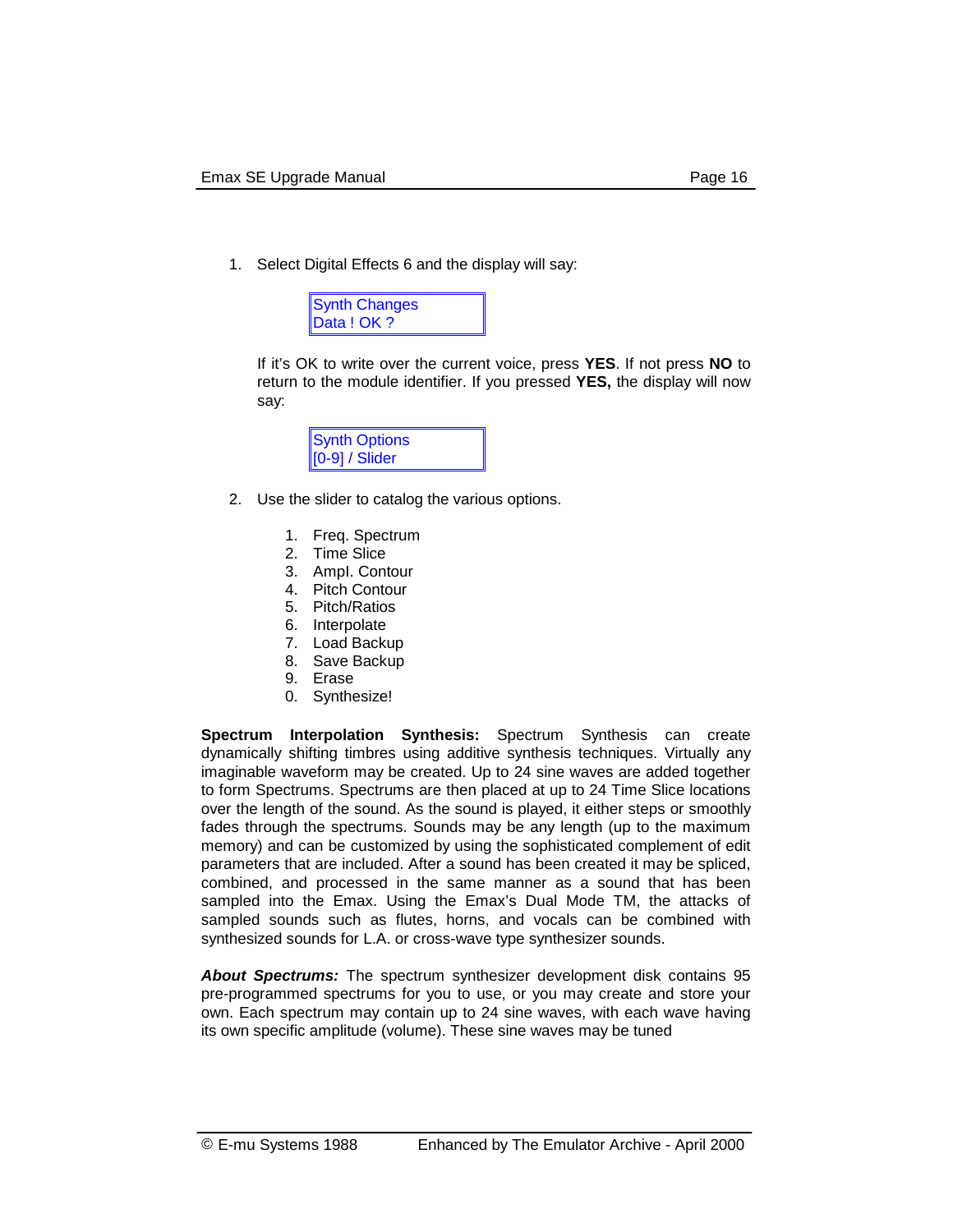

*PARTIALS. This chart shows the frequencies of the 24 partials (sine waves) when they are tuned harmonically. The fundamental is set at C3.* 

to any ratio of the fundamental frequency. These ratios do not need to be harmonically related to the fundamental pitch of your sound; hence the sine waves are called partials, rather than harmonics. Varying the amplitude of a specific partial will result in a timbre change. Generally, the greater the amplitude of the higher partials, the brighter the resulting sound will be. A spectrum may be placed at any of the 24 Time Slice locations. Placing a spectrum at a given time slice will determine the timbre of the sound at that point in time.

**About Time Slices:** Once you have determined the length of the sound that you wish to synthesize, the Emax automatically divides the sound into 24 equal sections. Each section is called a Time Slice, and contains the spectrum at a given point in the sound. You can create a Time Slice and save it as a Spectrum, or place a previously created Spectrum at a Time Slice.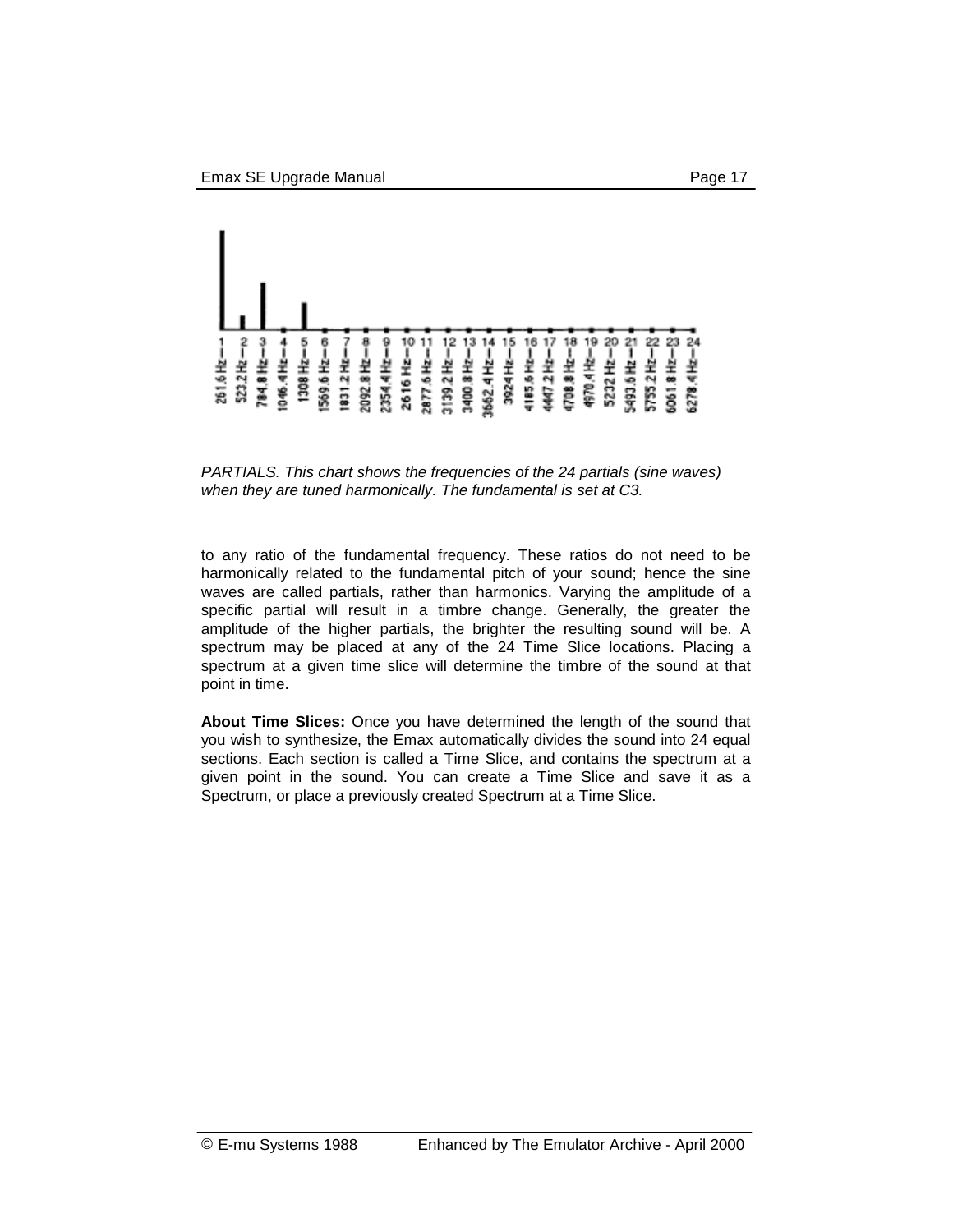

*SPECTRUM. Adding those Partials together in these ratios produces this waveform.* 

#### **CREATING SOUNDS**

The best way to learn about the spectrum synthesizer is by creating a sound! Load the Spectrum Synthesis disk into your Emax and define the location and the length of the sound. This can be accomplished in one of three ways:

**A.** Select a preset 95-99 on the Spectrum Synthesis development disk. These contain empty samples.

#### *<i>or*  $\overline{\phantom{a}}$

- **B.** 1. Clear all memory. **(Master #4)**
	- 2. Enter the **SAMPLE** module.
	- 3. Press **#4** on the keypad and select the length that you want the synthesized sound to be.
		- *Hint: The longer the sound, the more time it will take to synthesize.*
	- 4. Press **#7** on the keypad to force sampling.
	- 5. Press the **SAMPLE** button to exit the sample module.

#### *<u>or</u> or*

**C.** Write over an existing sample. The synthesized sound will replace the sampled sound. *(Remember to back up the sample first!)* 

Now you that you have defined a location and length for the sound, its time to start synthesizing!

- 1. Enter the **DIGITAL** module and select the voice you just created.
- 2. Press **#9** on the keypad to access the **Digital Effects** menu.
- 3. Press **#6** on the keypad to access "Spectrum Synth". The display will read "Synth Changes Data! OK?". Press **YES** to continue. (**NO** to exit).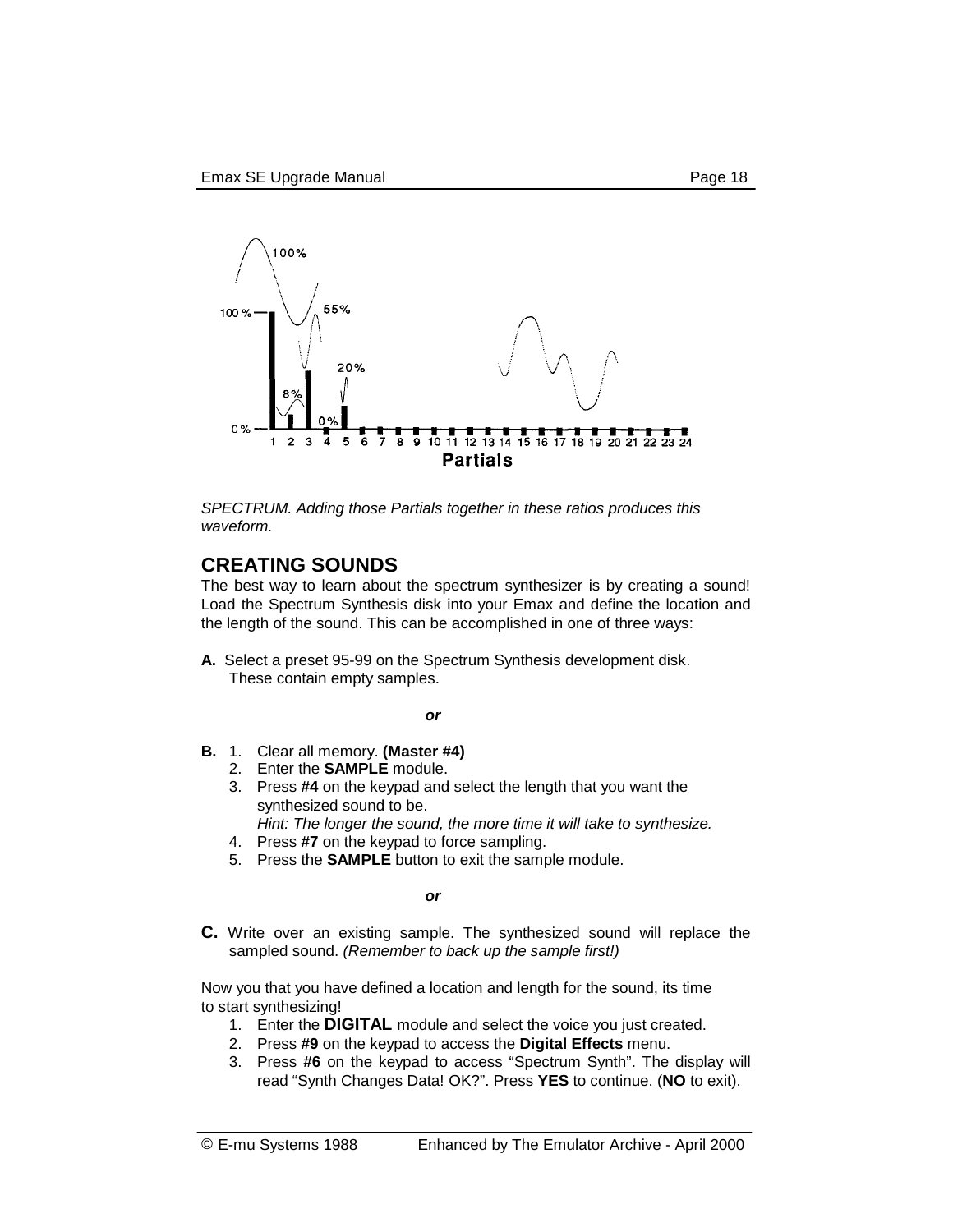

*TIME SLICE. Each Spectrum plays for one time slice (1/24 of the sound) or can be cross-faded between time slices. Spectrums can be placed at any time slice location.* 

4. Now you are in the Synth Options menu. Press **#1** (Freq. Spectrum) on the keypad and hit **ENTER**. The display will show Spectrum #1 and you will see a series of vertical lines. These lines represent the amplitudes of the 24 partials contained in the spectrum.

> Spectrm: Select

 *Note: Because of the limited display resolution, each dot in the bar graph represents 14% of full level. If a partial has a level of less than 14%, the bar will appear to be 0%.* 

- 5. Press **NO** until the display says "Spectrum ->TS Y/N", then press **YES**.
- 6. The display now says "Move SP01 to: TS01, and the ENTER tight will be flashing. Press **ENTER**. Spectrum #1 has been placed at Time Slice #1.

You have now defined a tonality for the beginning of the sound .To define the tonality at the end of the sound repeat steps #5 - #7 but in step #5 select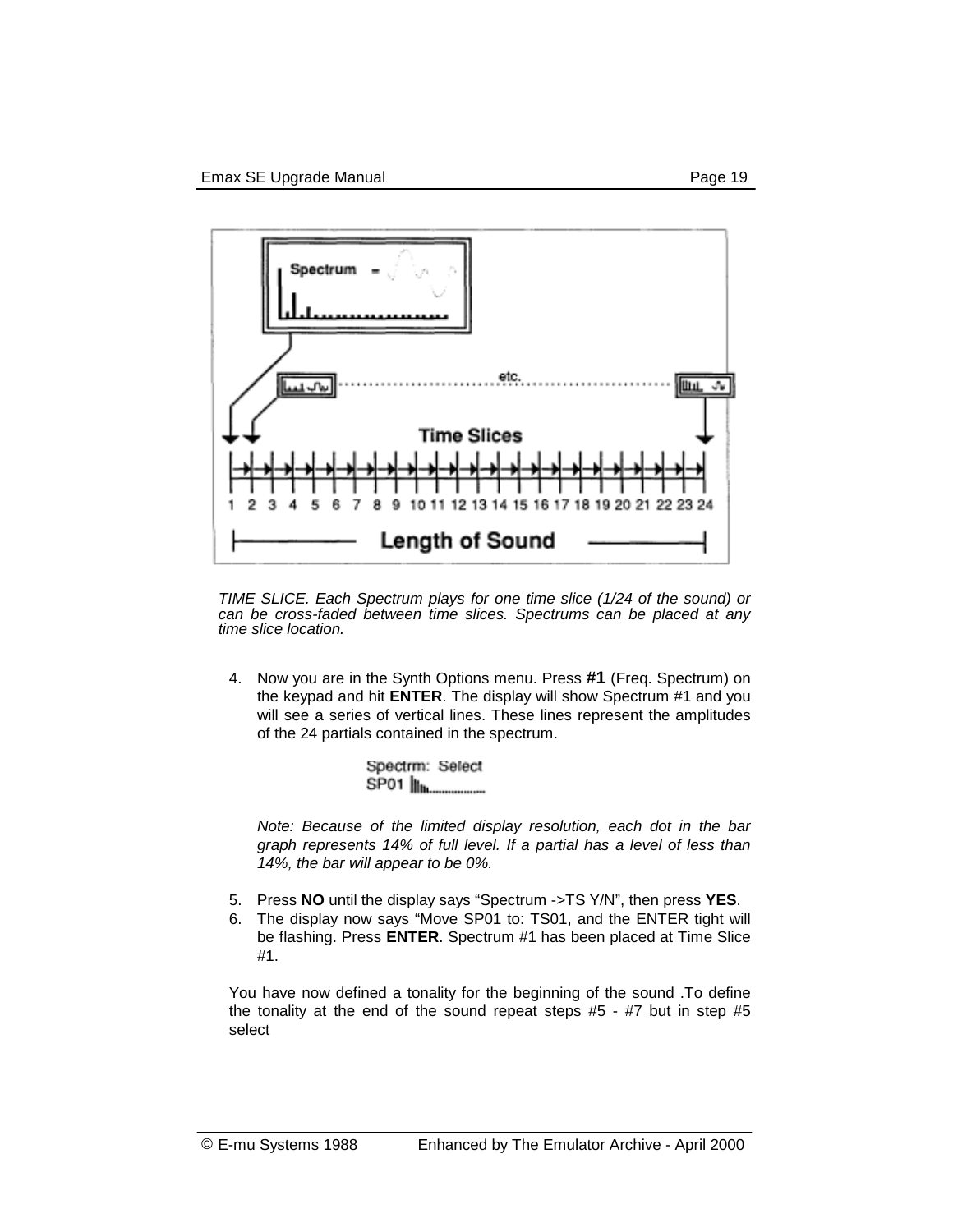Slice #24. To fill in the "middle" of the sound, we use the "Interpolate" function. This tells the Emax to create all of the spectrums between time slices 1 and 24.

*INTERPOLATION. Interpolation smoothes the harmonic movement from one* 



*Time Slice to another.* 

- 1. Press **#6 Interpolate** on the keypad. The display reads 'Interpolate from:TSO1..."
- 2. Press **ENTER**. The display now reads "Interpolate to: TSO1. Use the slider to select Time Slice #24 and press **ENTER** to execute the interpolation.
- 3. Now press **#2 Time Slice** and slowly move the slider. You will see that the Emax has created Time Slices 2 - 23. These Time Slices represent the gradual transition from Time Slice #1 to Time Slice #24. Move the slider all the way to the bottom. The display will show "None - exit". Press **ENTER** to return to the Synth Options menu.

At this point it is time to tell the Emax to generate the sound that you have defined. This is done by pressing **#0 Synthesize!** on the keypad. There are two modes of synthesis: Smooth and Stepped. Smooth will produce a very gradual tonal change from time slice to time slice. Stepped will result in more abrupt tonal changes, as each time slice plays for exactly one twentyfourth of the sound and then jumps to the next time slice. Select the "smooth" mode by using the **YES / NO** buttons, then press **ENTER** to begin synthesizing. The display will show how many time slices are left to synthesize, then prompt you to play the sound when the synthesis is complete.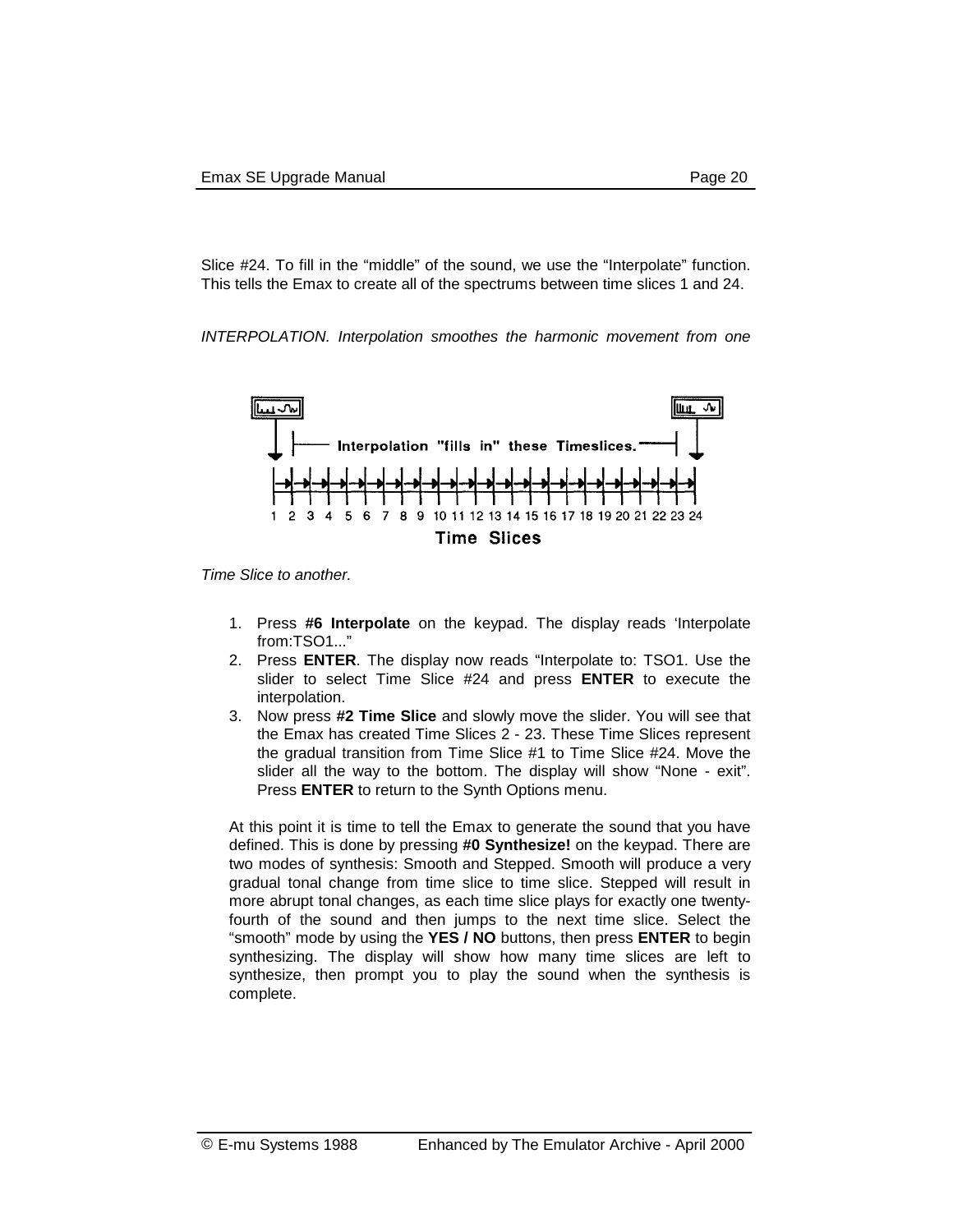#### **SPECTRUM SYNTH OPTIONS MENU**

There are ten options listed in the Spectrum Synthesis menu. Each of these options covers a specific function or group of functions, and some contain submenus and functions. When a menu option contains multiple functions, answering **YES** to the prompt " ... Y/N "will execute the function and then take you to the next level of operation. Answering **NO** to the prompt takes you to the next option in the sub-menu. The menu options are as follows:

#### **1. Frequency Spectrum**.

In this menu, spectrums may be drawn, edited, copied, and placed.

*Draw a Spectrum:* Use for quick and easy creation of spectrums.

- a. Press **#1** on the keypad to access the Frequency Spectrum menu options.
- b. Use the slider to select the number of the spectrum you wish to draw. Press **ENTER.**
- c. Press **YES** to start the drawing countdown. You will see the display countdown 5...4...3...2...1... When the countdown finishes, the drawing process starts. The cursor position automatically moves from left to right -each position of the cursor denoting one partial. By raising and lowering the slider as the cursor moves across the screen, you can draw the amplitude of each of the twenty-four partials. The bar graph displays the relative amplitude of the partials.
- d. Press **NO** three times to return to the Synth Options menu.

*Edit a Spectrum:* Use for precise definitions of spectrums and partial amplitudes.

- a. Press **#1** on the keypad to access the Frequency Spectrum menu options.
- b. Use the slider to select the number of the spectrum you wish to edit. Press **ENTER.**
- c. Press **NO** to get to the spectrum EDIT screen. Press **YES** to edit.
- d. Use the slider to enter the amplitude of the partials. Amplitude is shown in percentages on the right hand side of the screen.
- e. Use the cursor  $(< \rightarrow$   $>$ ) buttons to move from partial to partial.
- f. Press **ENTER** , then **NO** twice to return to the Synth Options menu.

**Copy a Spectrum:** Use for creating a duplicate spectrum, which can then be modified.

- a. Press **#1** on the keypad to access the Frequency Spectrum menu options.
- b. Use the slider to select the number of the spectrum you wish to copy. Press **ENTER.**
- c. Press **NO** two times to get to the spectrum COPY screen.
- d. Press **YES** to copy. The display reads "Copy SPO1 to SPO1..'.
- e. Use the slider to select the number of spectrum you want to copy to ..
- f. Press **ENTER** then **NO** to return to the Synth Options menu, or **YES** to make another copy.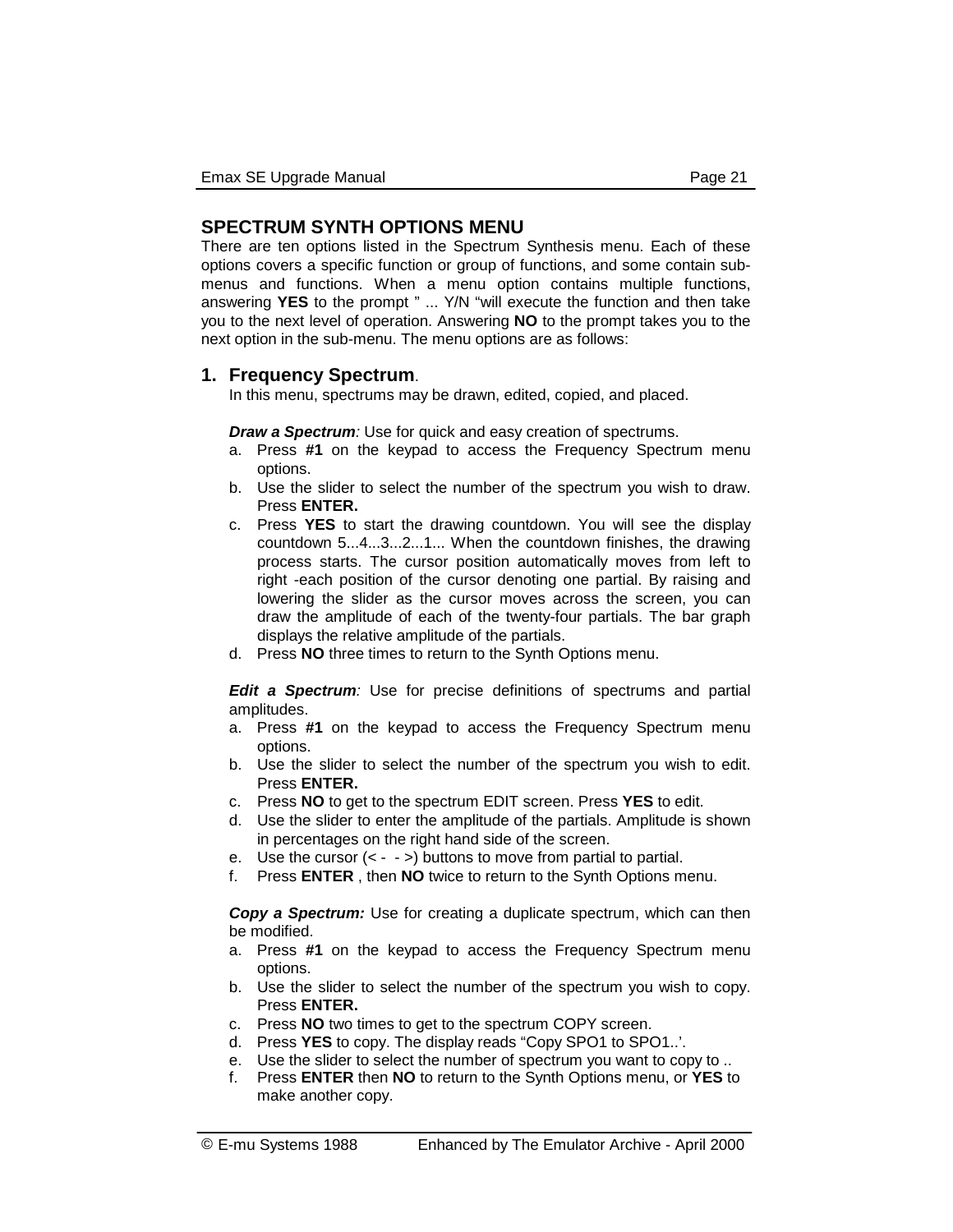**Spectrum -> TS:** Use for placing a spectrum at a Time Slice location.

- a. Press **#1** on the keypad to access the Frequency Spectrum menu options. b. Use the slider to select the number of the spectrum you wish to move. Press **ENTER**.
- c. Press **NO** three times to get to the MOVE screen.
- d. Press **YES.** The display will read "Move SPO1 to: TSO1
- e. Use the slider to select the number of the time slice where you want to move the spectrum.
- f. Press **ENTER** to execute the move.

*Note: After executing a function in the Frequency Spectrum options menu, it is not necessary to exit the menu before accessing another function. For example, you may draw a spectrum, then edit, copy, and move it before returning to the Synth Options menu.* 

#### **2. Time Slice.**

 In this menu, time slices may be drawn, edited, copied, and moved. This is exactly like creating Frequency Spectrums except that here the Spectrums are already placed at Time Slice locations.

*Draw a Time Slice:* Use for quick and easy creation of time slices.

- a. Press **#2** on the keypad to access the Time Slice menu options.
- b. Use the slider to select the number of the time slice you wish to draw. Press **ENTER.**
- c. Press **YES** to start the drawing countdown. You will see the display countdown 5...4...3...2...1... When the countdown finishes, the drawing process starts. The cursor position automatically moves from left to right -each position of the cursor denoting one partial. By raising and lowering the slider as the cursor moves across the screen, you can draw the amplitude of each of the twenty-four partials. The bar graph displays the relative amplitude of the partials.
- d. Press **NO** three times to return to the Synth Options menu.

*Edit a Time Slice:* Use for precise definition of time slices and partial amplitudes.

- a. Press **#2** on the keypad to access the Time Slice menu options.
- b. Use the slider to select the number of the time slice you wish to edit. Press **ENTER.**
- c. Press **NO** to get to the time slice EDIT screen. Press **YES** to edit.
- d. Use the slider to enter the amplitude of the partials. Amplitude is shown in percentages on the right hand side of the screen.
- e. Use the cursor (<- ->) buttons to move from partial to partial.
- f. Press **ENTER** , then **NO** twice to return to the Synth Options menu.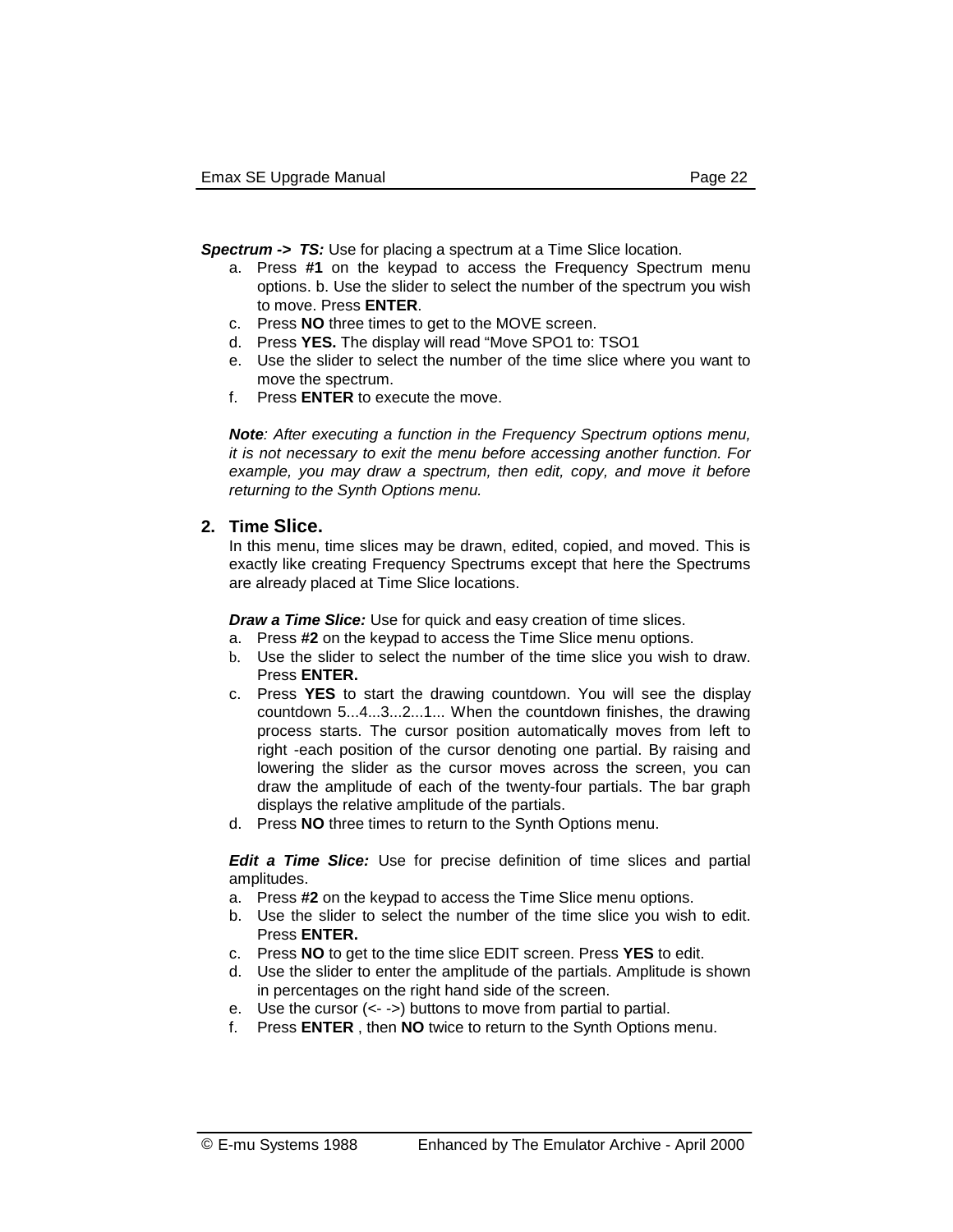*Copy a Time Slice:* Use for placing the same time slice at two different locations, or for creating a duplicate time slice, which can then be modified.

- a. Press **#2** on the keypad to access the Time Slice menu options.
- b. Use the slider to select the number of the time slice you wish to copy. Press **ENTER.**
- c. Press **NO** two times to get to the time slice COPY screen.
- d. Press **YES** to copy. The display reads "Copy TSO1 to TSO1
- e. Use the slider to select the number of the time slice that you wish to copy to.
- f. Press **ENTER**, then **NO** to return to the Synth Options menu, or **YES** to make another copy.

*TSLICE -> SP:* Use for saving a time slice as a spectrum.

- a. Press **#2** on the keypad to access the Time Slice menu options.
- b. Use the slider to select the number of the time slice you wish to move. Press **ENTER.**
- c. Press **NO** three times to get to the MOVE screen.
- d. Press **YES.** The display will read "Move TSO1 to: SPO1 ..
- e. Use the slider to select the number of the spectrum where you want to move the time slice.
- f. Press **ENTER** to execute the move.

*Note: Moving a time slice to a Spectrum does not erase the time slice. After executing a function in the time slice options menu, it is not necessary to exit the menu before accessing another function. For example, you may draw a time slice, then edit, copy, and move it before returning to the Synth Options menu.* 

**3. Amplitude** Contour. In this menu you may draw, edit, and copy the amplitude envelope of specific partials.

*Draw a Partial's Amplitude Contour:* Use for quick and easy creation of the volume envelope of a specific partial.

- a. Press **#3** on the keypad to access the Amplitude Contour menu options.
- b. Use the slider to select the number of the partial whose amplitude contour you wish to draw. Press **ENTER**.
- c. Press **YES** to start the drawing countdown. You will see the display countdown 5. ..4. ..3.. .2... 1 ... When the countdown finishes, the drawing process starts.The cursor position automatically moves from left to right -each position of the cursor denoting one time slice. By raising and lowering the slider as the cursor moves across the screen, you can draw the amplitude of the partial at each of the 24 time slice locations. The bar graph displays the relative amplitude of the partial at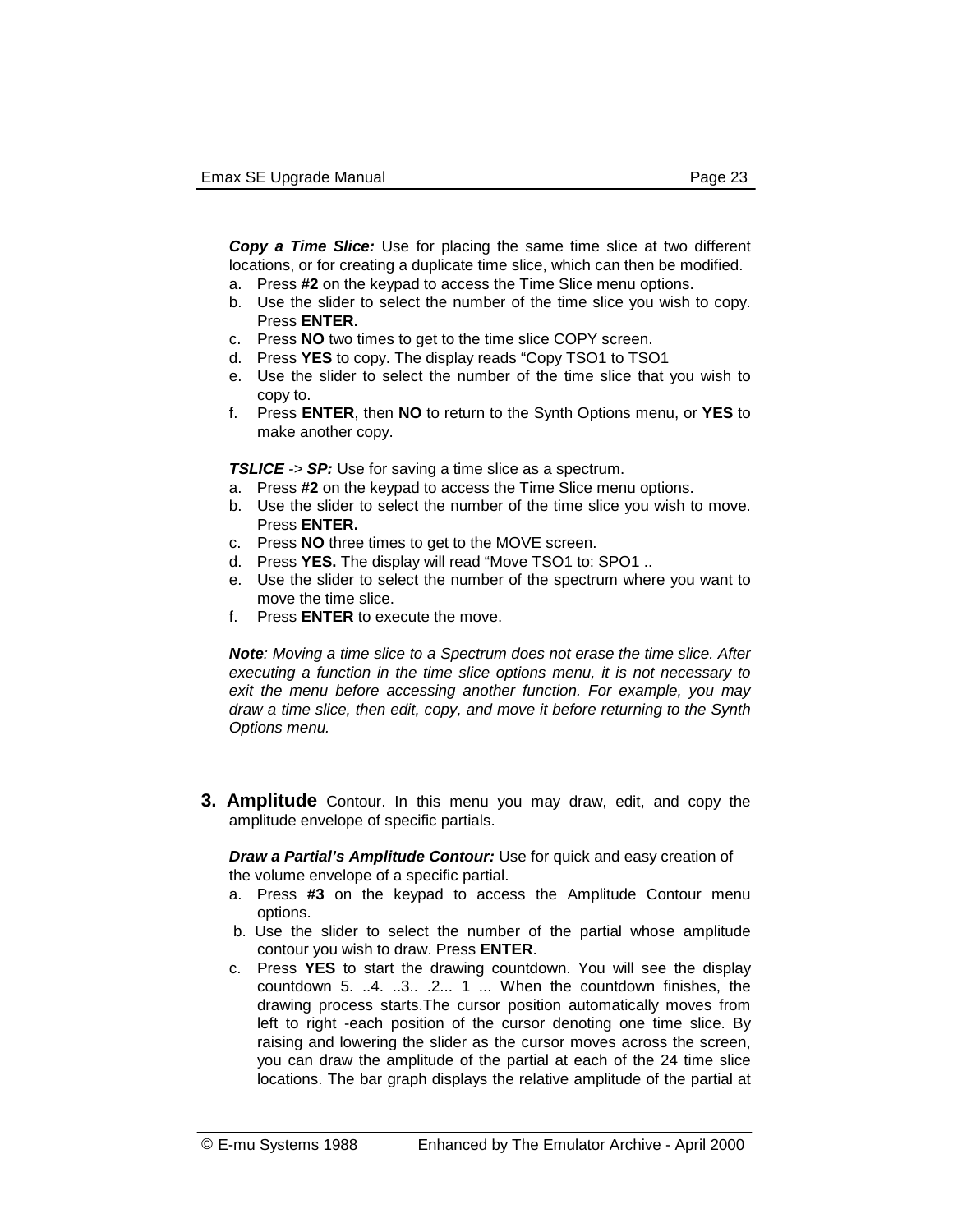

each time slice.

d. Press **NO** twice to return to the Synth Options menu.

*Edit a Partial's Amplitude Contour:* Use for precise definition of partial amplitudes.

- a. Press **#3** on the keypad to access the Amplitude Contour menu options.
- b. Use the slider to select the number of the partial whose amplitude contour you wish to edit. Press **ENTER.**
- c. Press **NO** to get to the amplitude contour EDIT screen. Press **YES** to edit. d. Use the slider to enter the amplitude of the partial at each time slice. Amplitude is shown in percentages on the right hand side of the screen.
- e. Use the cursor  $(< - \frac{1}{2})$  buttons to move from time slice to time slice. f. Press **ENTER** , then **NO** twice to return to the Synth Options menu.

*Copy a Partial's Amplitude Contour:* Use for copying the amplitude contour of a partial to one or more partials.

- a. Press **#3** on the keypad to access the Amplitude Contour menu options.
- b. Use the slider to select the number of the partial whose amplitude contour you wish to copy. Press **ENTER**.
- c. Press **NO** two times to get to the amplitude contour COPY screen.
- d. Press **YES** to copy. The display reads "Copy ACO1 to ACO1 ...".
- e. Use the slider to select the number of the partial that you wish to copy the amplitude contour to.
- f. Press **ENTER** to execute the copy.
- g. Press **YES** to make another copy, or NO to return to the Synth Options menu.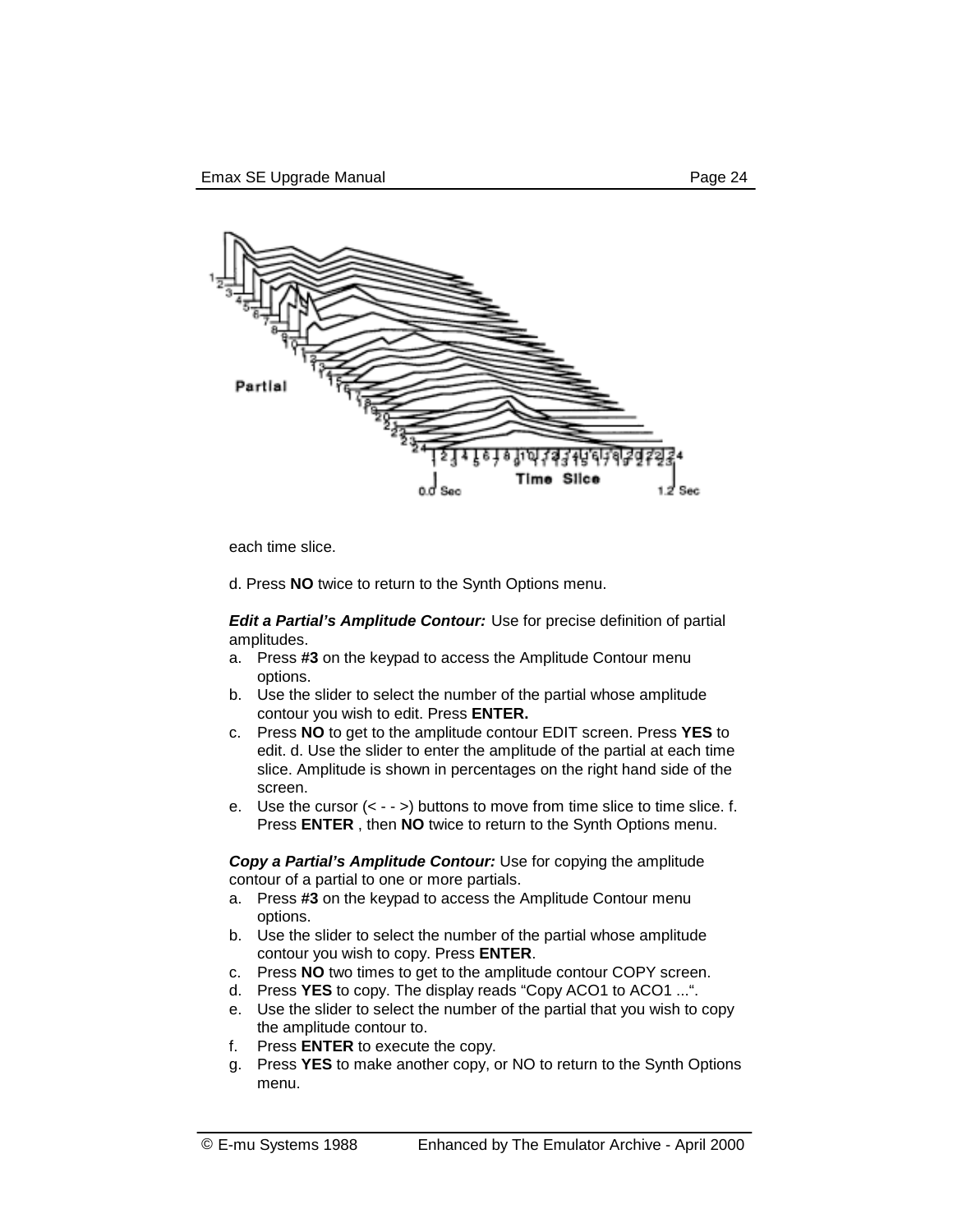*Note: After executing a function in the Amplitude Contour options menu, it is not necessary to exit the menu before accessing another function. For example, you may draw an amplitude contour, then edit and copy it before returning to the Synth Options menu.* 

**4. Pitch Contour.** In this menu you may draw, edit, and copy the pitch envelope of specific partials.

*Draw a Partial's Pitch Contour:* Use for quick and easy creation of the pitch envelope of a specific partial.

- a. Press **#4** on the keypad to access the Pitch Contour menu options.
- b. Use the slider to select the number of the partial whose pitch contour you wish to draw. Press **ENTER.**
- c. Press **YES** to start the drawing countdown. You will see the display countdown 5.. .4.. .3.. .2... 1... When the countdown finishes, the drawing process starts.The cursor position automatically moves from left to right -each position of the cursor denoting one time slice. By raising and lowering the slider as the cursor moves across the screen, you can draw the pitch of the partial at each of the 24 time slice locations. The bar graph displays the relative pitch of the partial at each time slice, from minus one semitone to plus one semitone.
- d. Press **NO** twice to return to the Synth Options menu.

*Edit a Partial's Pitch Contour:* Use for precise definition of partial pitches.

- a. Press **#4** on the keypad to access the Pitch Contour menu options.
- b. Use the slider to select the number of the partial whose pitch contour you wish to edit. Press **ENTER.**
- c. Press **NO** to get to the pitch contour EDIT screen. Press **YES** to edit.
- d. Use the slider to enter the pitch of the partial at each time slice. Pitch is shown in cents on the right hand side of the screen, from minus 99 to plus 98 cents.
- e. Use the cursor buttons to move from time slice to time slice.
- f. Press **ENTER,** then **NO** twice to return to the Synth Options menu.

*Copy a Partial's Pitch Contour:* Use for copying the pitch contour of a partial to one or more partials.

- a. Press **#4** on the keypad to access the Pitch Contour menu options.
- b. Use the slider to select the number of the partial whose pitch contour you wish to copy. Press **ENTER.**
- c. Press **NO** two times to get to the pitch contour COPY screen.
- d. Press **YES** to copy. The display reads "Copy PCO1 to PCO1
- e. Use the slider to select the number of the partial that you wish to copy the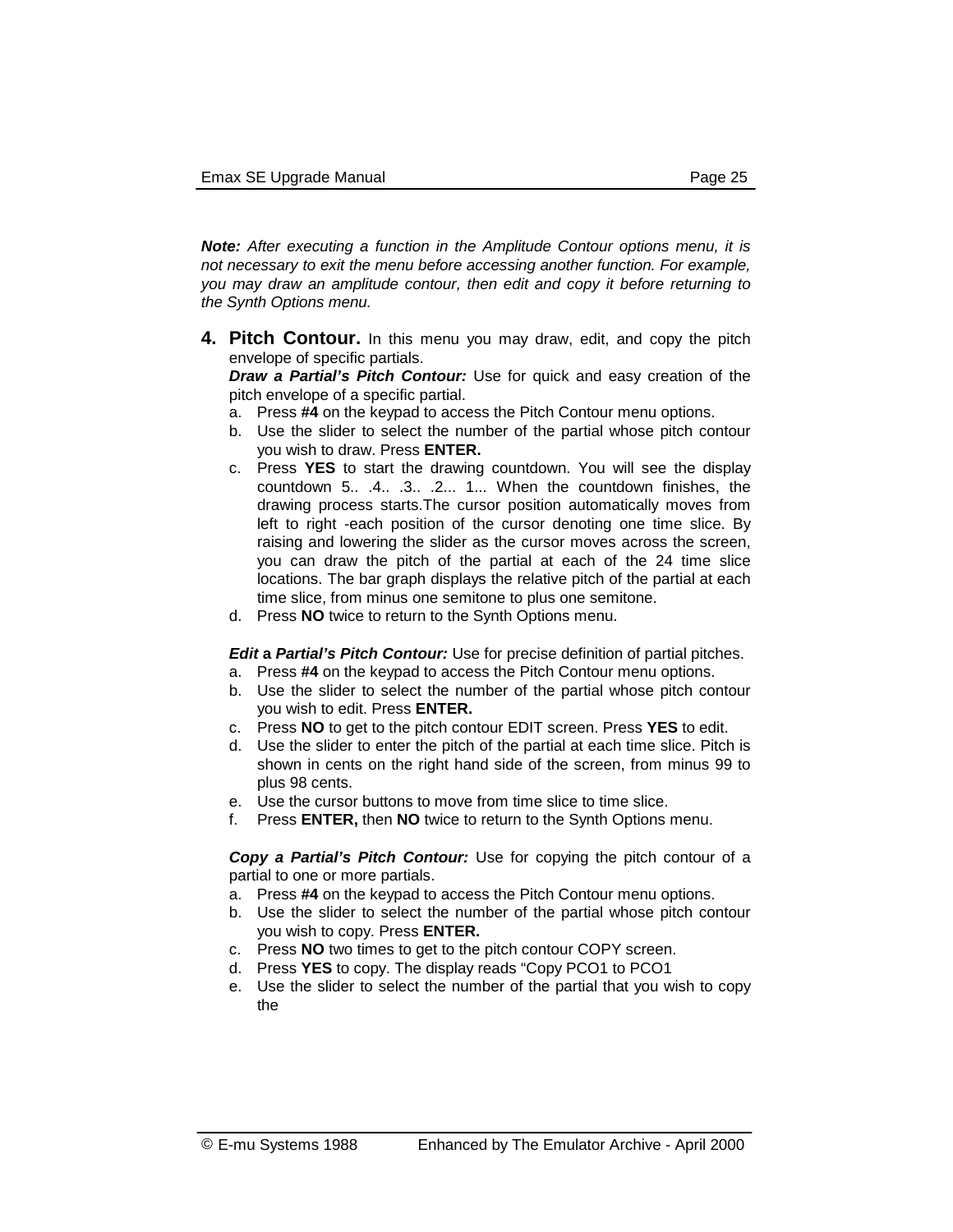- f. Press **ENTER** to execute the copy.
- g. Press **YES** to make another copy, or **NO** to return to the Synth Options menu.

*Note: After executing a function in the Pitch Contour options menu, it is not necessary to exit the menu before accessing another function. For*  example, you may draw a pitch contour, then edit and copy it before *returning to the Synth Options menu.* 

**5. Pitch / Ratios.** In this menu you may determine the pitch of the note you are synthesizing, and define the ratios of all of the partials. Original pitch may range from C0 to C5. Partials may be any ratio to the fundamental pitch from 1.00 to 40.99. The default pitch is C3 (middle C). The default ratio tunings of the partials are harmonics 1 through 24.

*To Define the Pitch* of the sound you wish to synthesize:

- a. Press **#5** on the keypad to access the Pitch / Ratios menu. Partial #1 appears on the screen and shows a default pitch of C3.
- b. Press the right cursor button to move the cursor under the C3.
- c. Use the slider or the **YES/NO** buttons to select the desired pitch.
- d. Press **ENTE**R to return to the Synth Optlons menu.

*To Define Partial Ratios:* Use for tuning partials to ratios other than the first 24 in harmonic series.

- a. Press **#5** on the keypad to access the Pitch / Ratios menu.
- b. Use the slider to select the partial whose ratio you wish to define.
- c. Press the right cursor button to select the partial tuning lens" column.
- d. Use the slider, **YES/NO** buttons on the keypad to enter the ratio you desire.
- e. Press the right cursor button to select the partial tuning "hundredths" column.
- f. Use the slider, **YES/NO** buttons or the keypad to enter the ratio you desire.
- g. Press **ENTER** to return to the Synth Options menu.

*Note: After defining a pitch or ratio tuning in the Pitch / Ratios options menu, it is not necessary to exit the menu before accessing another partial. For example, you may define the pitch of the synthesized sound, then set the ratios of up to 24 different partials before returning to the Synth Options menu.*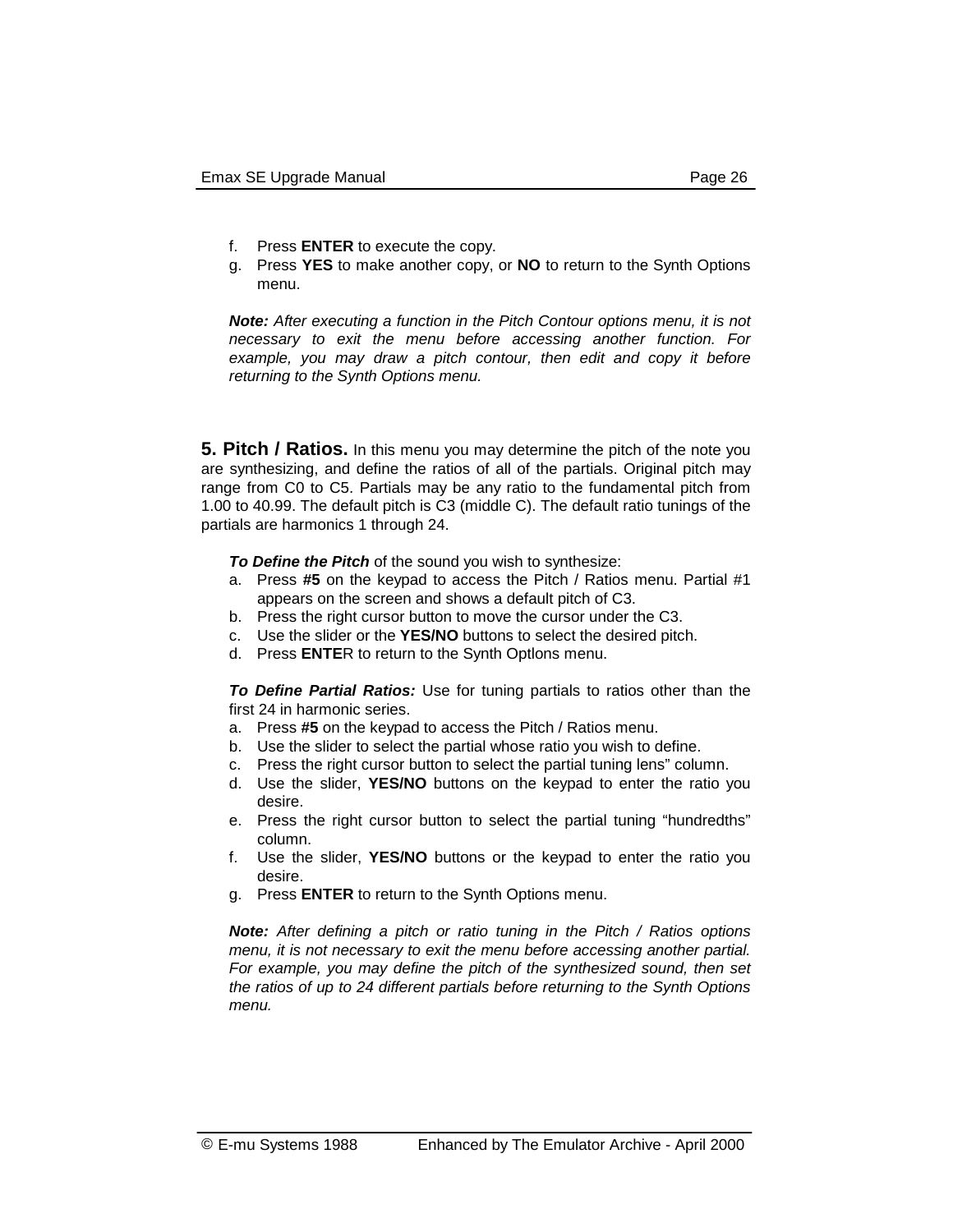- **6. Interpolate**. Use for creating spectrums between time slices, or for smoothing out the harmonic movement from one time slice to another.
	- a. Press **#6** on the keypad to access the Interpolation screens.
	- b. Use the slider to select the time slice you wish to interpolate from.
	- c. Press **ENTER.**
	- d. Use the slider to select the time slice you wish to interpolate to.
	- e. Press **ENTER** to return to the Additive Options menu.

*Note: An easy way to create a sound is to place a spectrum at time slice #1, place another spectrum at time slice #24, then Interpolate from time slice #1 to time slice #24. This fills in time slices #2 through #23. If there is no spectrum at a given time slice, then there will be no sound generated when that time slice is played. It is necessary to define a spectrum at each time slice, or interpolate across blank time slices to synthesize an uninterrupted sound.* 

- **7. Load Parameters.** Use to load Time Slices, Amplitude Contours, and Pitch Contours from one of the three backup banks into the current memory.
	- a. Press **#7** on the keypad to access the Load Parameters function.
	- b. Use the slider to select the backup bank you wish to load. (The display will show whether the bank is empty or full.)
	- c. Press **ENTER** to execute the load and return to the Synth Options menu.
- **8. Save Parameters.** Use to save Time Slices, Amplitude Contours, and Pitch Contours (All Parameters) into one of the three backup banks from the current memory.
	- a. Press **#8** on the keypad to access the Save Parameters function.
	- b. Use the slider to select the backup bank you wish to save the current memory to. (The display will show whether the bank is empty or full.)
	- c. Press **ENTER** to execute the save and return to the Synth Options menu.

Please note that parameters are not saved to disk until you have "Saved Bank". Also note that the parameters of a sound are not automatically loaded when that sound file is selected in Digital Processing. If you believe that it will be necessary to edit a sound after you have already started working on another one, it is advisable to first save the parameters of the sound before starting on the new one. This is the only way that the sound's original parameters can be restored. Failure to save these parameters will prevent you from re-creating your sound!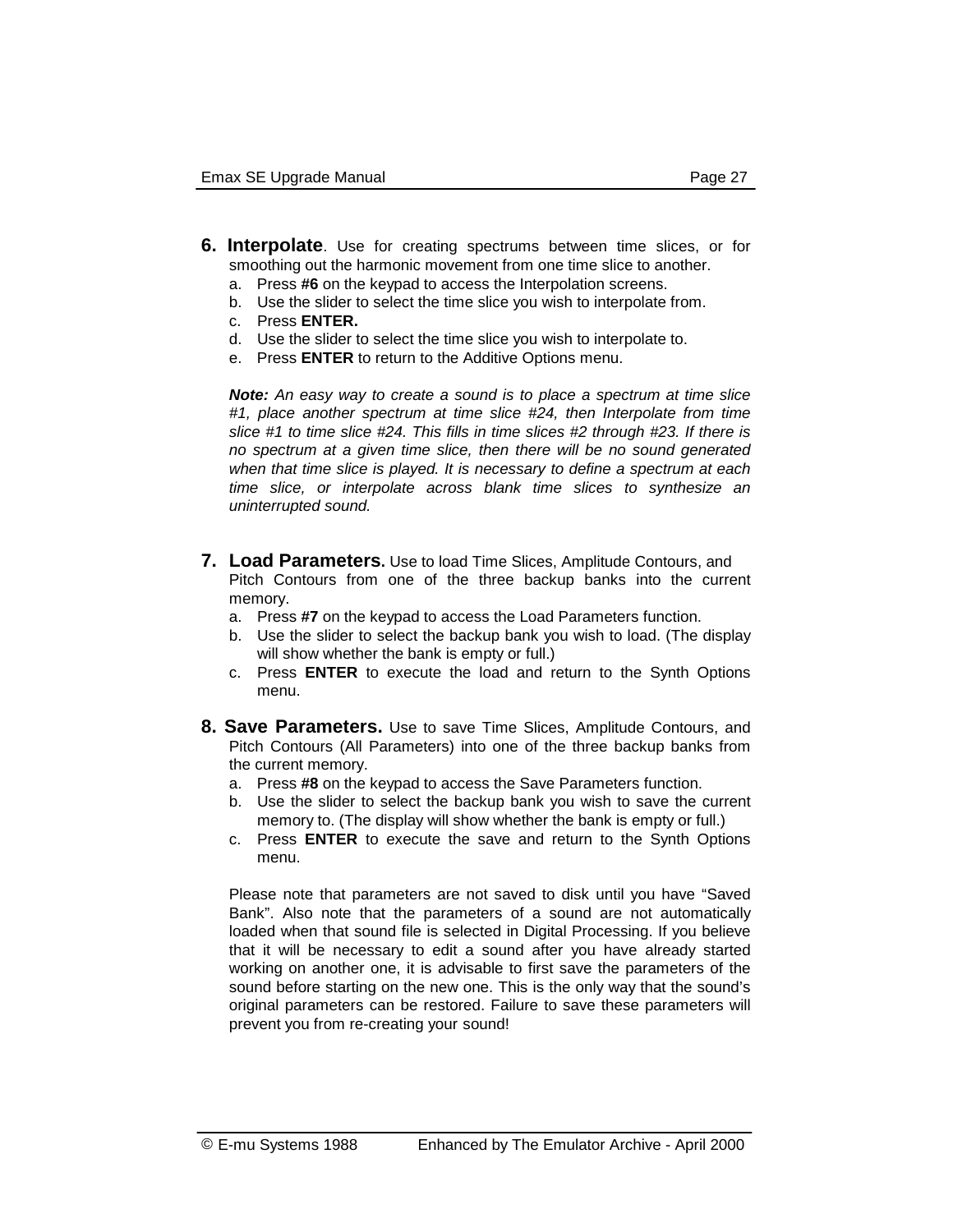#### **9. Erase.** The following items may be erased:

None Backup #1 Backup #2 Backup #3 Current Parameters Spectrums (entire palette) All! (everything listed above)

#### *To Erase:*

- a. Press **#9** on the keypad to access the Erase screens.
- b. Use the slider to access the erase option you desire.
- c. Press **ENTER** and then **YES** to execute the erase and return to the Synth Options menu.
- **0. Synthesize!** Use to generate the sound that you have defined.
	- a. Press **#0** on the keypad to access the Synthesize! menu.
	- b. Use the slider to select "smooth" or "stepped".
	- c. Press **ENTER** to begin synthesizing.
	- d. When the Emax is done calculating, play the sound on the keyboard.
	- e. Press **ENTER** again to return to the Synth Options menu.

*Note: After returning to the Synth Options menu, the sound is no longer active on the keyboard. The only time you will hear your sound is after "Synthesize!" or when you leave the Synth module entirely.* 

*There are two modes of synthesis* - *"Smooth" and "Stepped". "Smooth" will produce a very gradual tonal change from time slice to time slice. "Stepped" will result in more abrupt tonal changes, as each time slice plays for exactly one twenty-fourth of the sound and then jumps to the next time slice. A sound may be synthesized in one mode and then synthesized again in the other mode. Use the mode that best suits the type of sound you are trying to create.*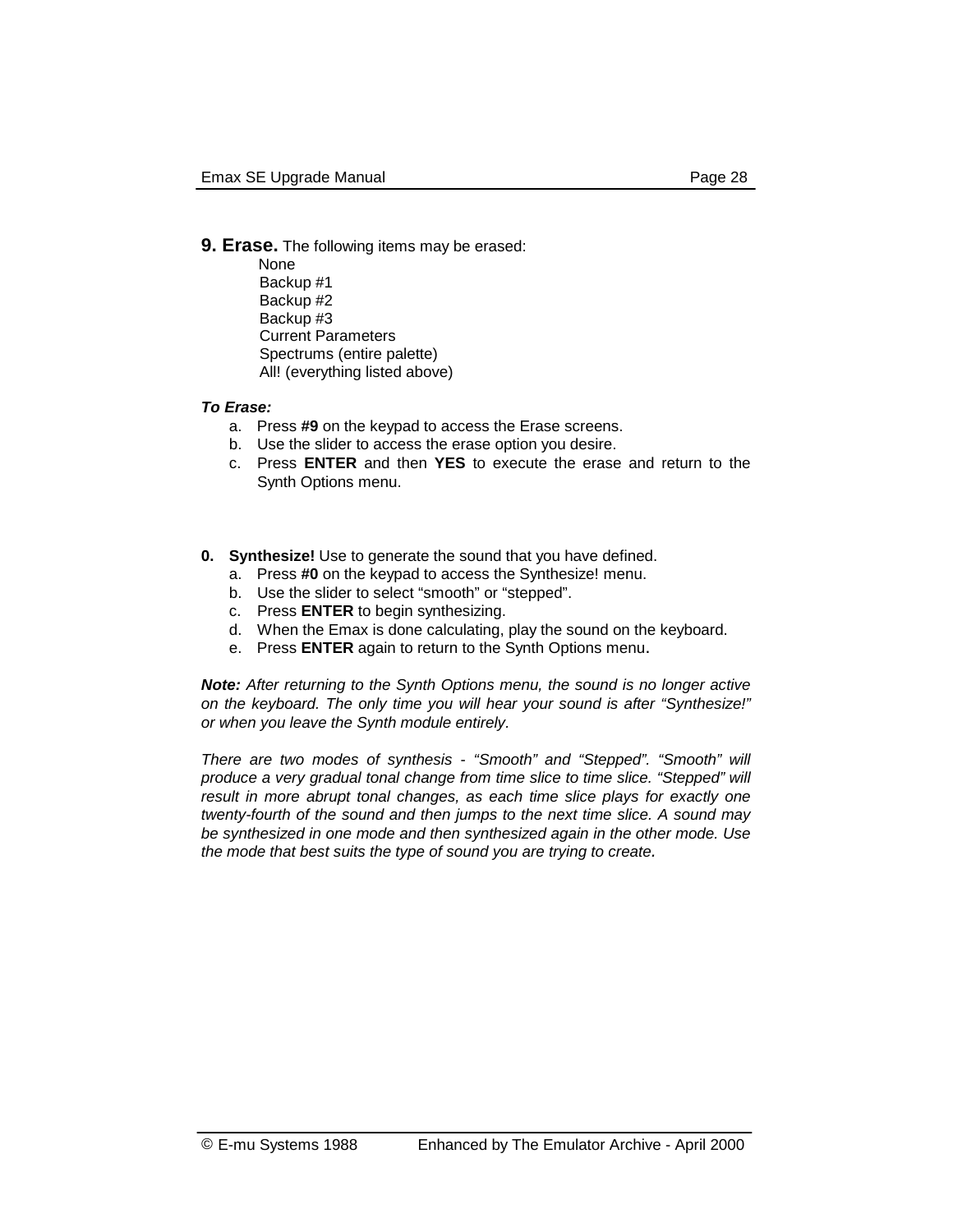#### **APPROACHING SPECTRUM SYNTHESIS**

As with any type of synthesis, there are many ways of approaching the creation of sound. No matter how long you have worked with any synthesizer there are always new sounds that have yet to be created. The palette of possible sounds is just so large that whole categories are bound to be missed. And remember that some of the best sounds are created by accident or chance. Spectrum Synthesis (and the Emax in general) can be thought of as a powerful audio laboratory; Spectrum Synthesis being just one of the tools in your lab. We have presented some ideas so you will have a starting point with regard to your own experiments. Remember to turn in your lab notebook by Friday.

#### **SPECTRUM SYNTHESIS EXPERIMENTS**

- -Start with a Spectrum at Time Slice location 01 and one at location 24. Interpolate between them, then synthesize. Add Spectrums to the sound in order to add complexity.
- -Create sounds by using the Amplitude Contour function. This may be a more intuitive way for you to synthesize sounds. Amplitude Contour lets you draw the amplitude envelope for each partial as shown in the Amplitude Contour diagram. Use combinations of Time Slicing and Amplitude Contouring.
- -Insert wildly varying Spectrums at each Time Slice location and synthesize using the stepped function for wavetable synthesizer sounds.
- -Splice the sampled attack portion of a sound onto the beginning of your synthesized sound. Preset 01 (InstAttacks') of the Spectrum Synthesis disk contains a full range of various attacks just for this purpose. The attack portion of a sound carries a great deal of information to your ears about the nature of a sound. That sampled flute chiff might be just what your synthesized sound needs. If you don't want to permanently splice the two sounds together, use Dual Mode with the sampled attack as the primary sound and the synthesized sustain as the secondary sound. This is very similar to the synthesis techniques used in L.A. or cross-wave synthesizers.
- -Use the Pitch/Ratio function to set the upper 12 partials so that they are just slightly detuned from the first 12. For instance, set the ratio of partial 13 to 1.06, partial 14 to 2.06 and so on. This will cause beating between the oscillators and fatten up the sound just as it does on an analog synth. Spectrums 11 through 20 (marked "1-12" in their titles) on the Spectrum Synthesis development disk have their partials set up in this way.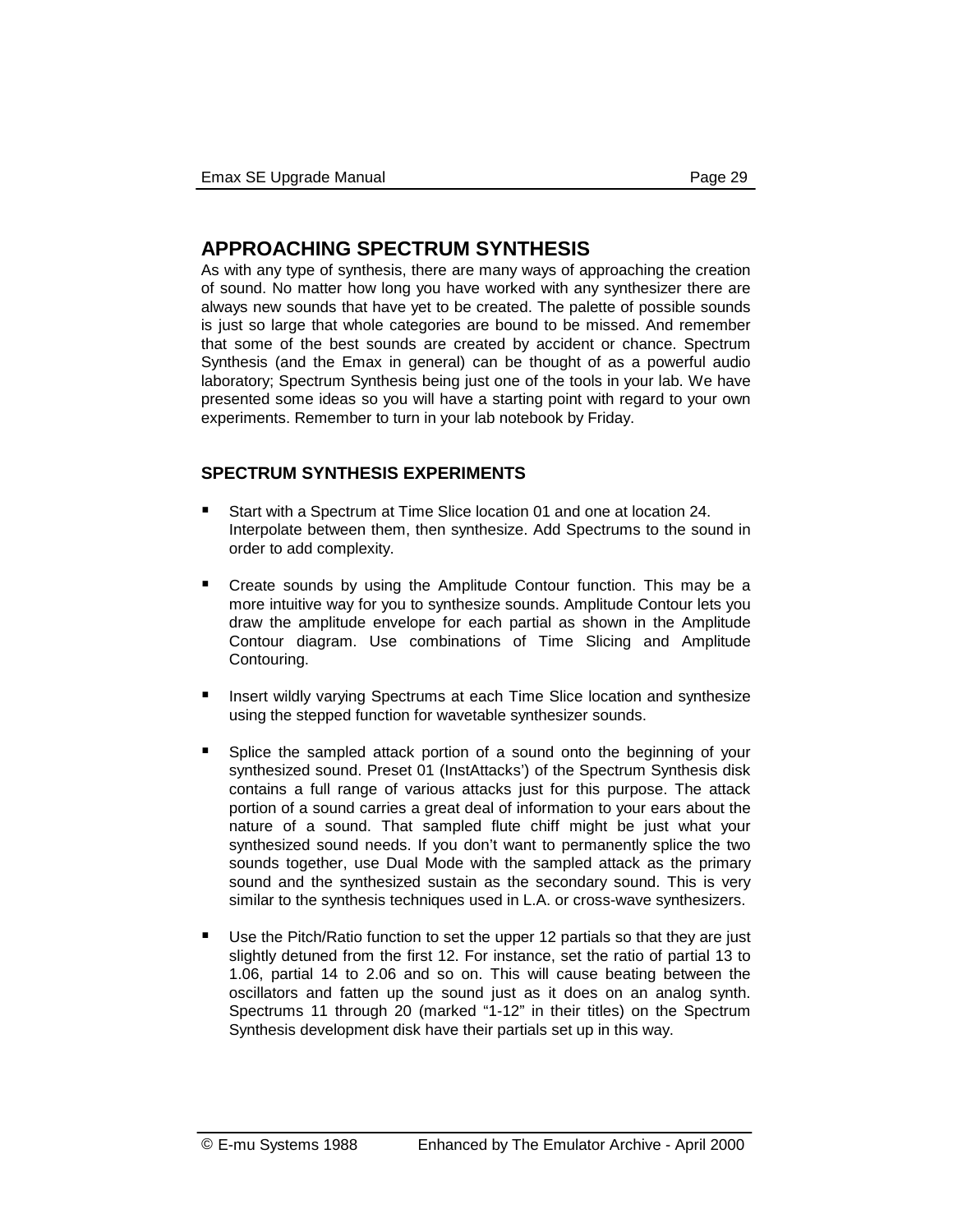- -Use the Pitch/Ratio function to change the ratios of the partials so that they are not whole number multiples of the fundamental. This will get you into the realm of bells and clangorous noises. Try changing the ratios of just one or two partials and note the effects.
- -Each partial has its own 24-stage pitch envelope. Many natural sounds have pitch variations occurring at various points during their evolution. For instance, plucked string instruments start off a little sharp, and then return to pitch. Experiment by pitch bending different partials and noting the effect.

Mathematics and music always seem to be closely related. Try applying mathematical ratios and number series to the creation of sound. For instance, interpolate between prime numbered harmonics and non-prime numbered harmonics. Fibonacci sequences, i.e. 1,1,2,3,5,8,13,21...., or squares, cubes etc. You name it.

If you have *Sound DesignerTM* by Digidesign, try taking a sampled sound and running a frequency analysis on it. Next, make a print out of the frequency plot and try to copy the partial envelopes using the Amplitude Contour function in Spectrum Synthesis. It probably won't sound exactly like the real sound but will put you into the general area for further experiments.

#### **OTHER TIPS**

*1. Save Time.* You have noticed that the Emax takes time to perform the thousands of calculations necessary for Spectrum Synthesis. You can save your valuable time by working on short sounds (0.6 sec to 1.2 sec), then lengthening it when it sounds the way you want. You will still be able to hear the sound's characteristics and the calculation time will be cut dramatically. Also bear in mind that the fewer partials that are in the sound, the less time it will take to synthesize. Interesting sounds can be created with just a few partials.

*2. Multi-Sample.* Resynthesize your sound at a minimum of 4 pitches and place them across the keyboard to minimize the negative effects of pitch shifting.

*3. Save Parameters.* When you have created an interesting sound, use the "Save Parameters" function to save it to one of the three backups. You can recall the parameters later and use them as a starting point to create new sounds. Remember to "Save Bank" or the parameters will be lost forever.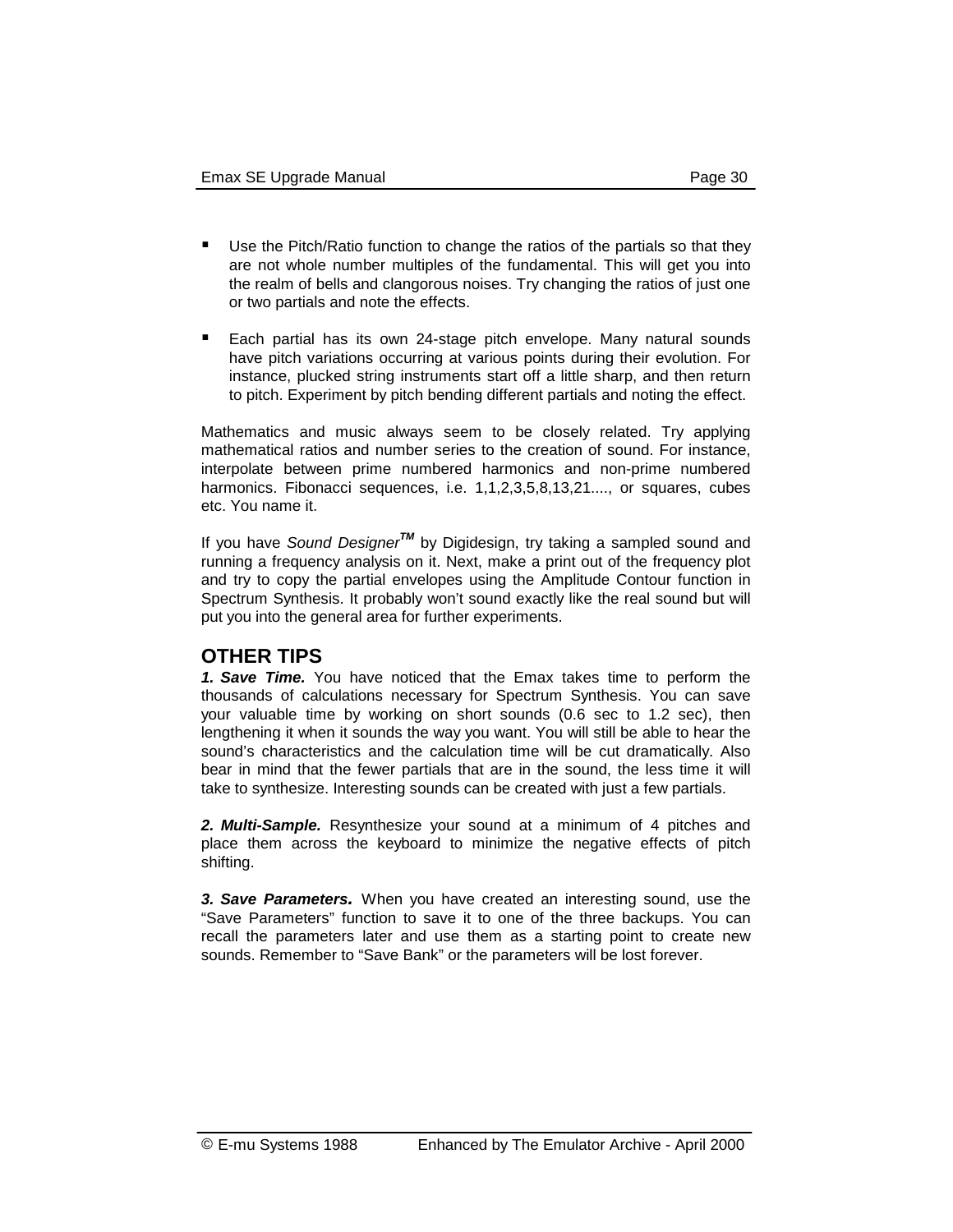#### **STACK PRESETS**

Located in the Preset Definition module at 0., this function allows you to stack up to four presets on each key of the keyboard.

In Stack Preset mode, the current preset can be "Stacked" with up to three adjacent presets above it. For instance; if the current preset is 01, then presets 02, 03, and 04 may be stacked up so that one key will sound all four presets. The polyphony of Emax will vary according to the voice architecture of each preset in the stack.

- 1. Select the Current Preset. This preset will contain the stack information.
- 2. Activate PRESET DEFINITION 0. The display says:



Where XX is the current preset and YY is the last preset that will be stacked. Use the slider to select the number of presets to be stacked. Press ENTER after making your choice, and Emax will return to the Module Identifier.

#### **GLOBAL MIDI CHANNEL**

This function allows you to set the MIDI channel on your Emax without having to change each preset individually. Sometimes too much programmability can be a drag. All you wanted to do was change the MIDI channel and you have to modify every preset? No more. MIDI channel can now be controlled globally.

- 1. Activate **MASTER, Special 2. MIDI Master**.
- 2. The display says:



- 3. Use the slider to select the MIDI channel. Your Emax is now in poly mode on that channel. (Supermode still overrides this mode.) Selecting "off" allows the Current Preset to determine the MIDI channel.
- 4. Move the cursor to Overflow to turn MIDI Overflow on or off. Overflow mode, as you know, transmits notes over MIDI only when Emax runs out of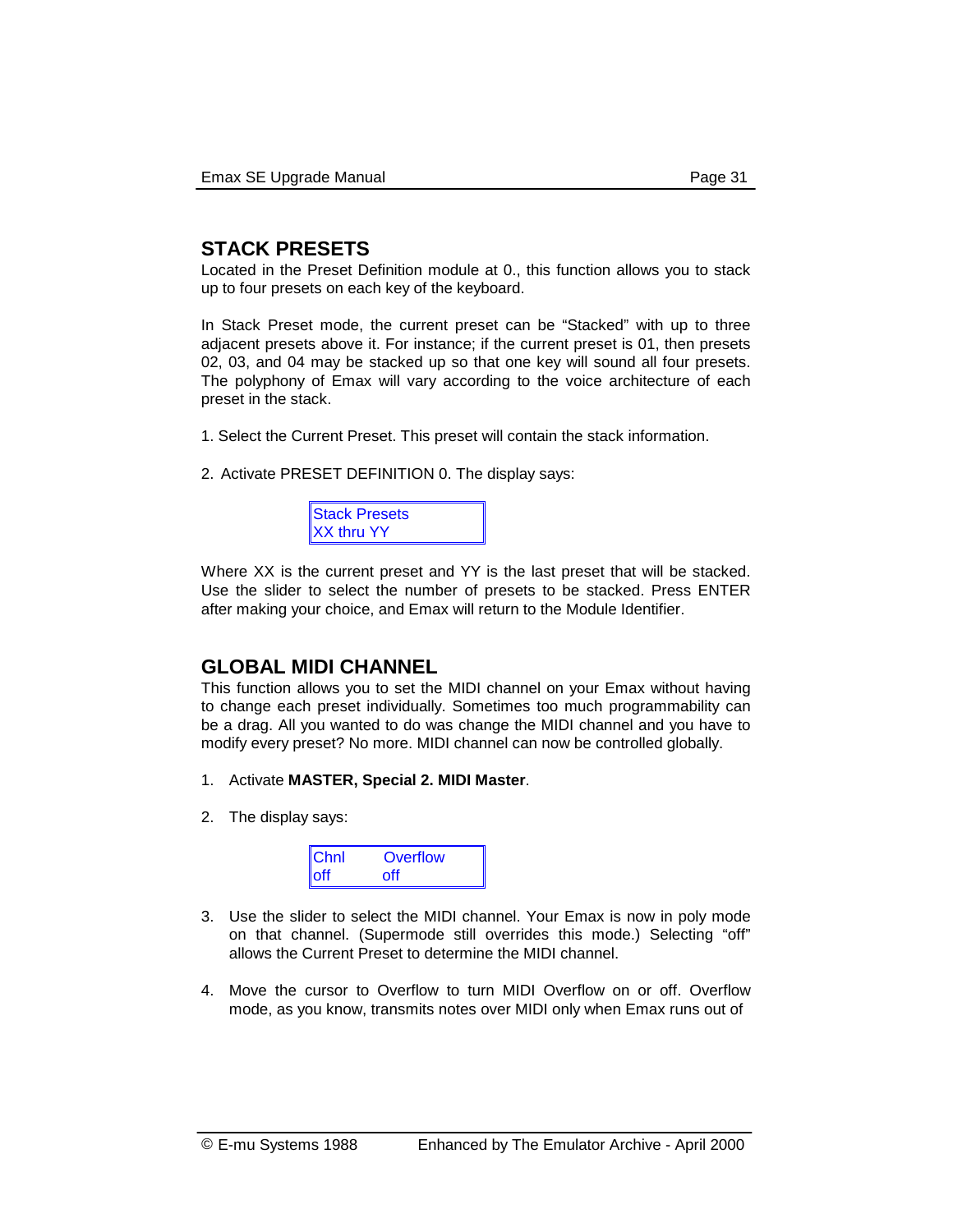#### **LOAD HD BANK THROUGH MIDI**

This function allows you to load a hard disk bank via MIDI command. HD versions of Emax have an extra option under the MIDI Master menu. HD bank allows you to load a hard disk bank via a MIDI program change (actually via two MIDI program changes). HD bank is set to a "Key" preset that is used to tell Emax that the next preset change command will change the hard disk bank number. If an invalid bank number is sent, Emax will return to normal preset mode.

- 1. Activate **MASTER, Special 2. MIDI Master**.
- 2. The display says:

|              | Chnl Overflow HDbank |     |
|--------------|----------------------|-----|
| <b>l</b> off | off                  | off |

3. Place the cursor under HDbank and move the slider. Presets 00-99 may be selected as the "Key" preset. For example, if preset 32 was selected under HD bank, a preset change command of 32 followed by a preset change command of 10 would load bank 10 from the hard disk.

 As a bonus, if the second preset change number is 00, the Emax will load Bank 0, which is the floppy drive.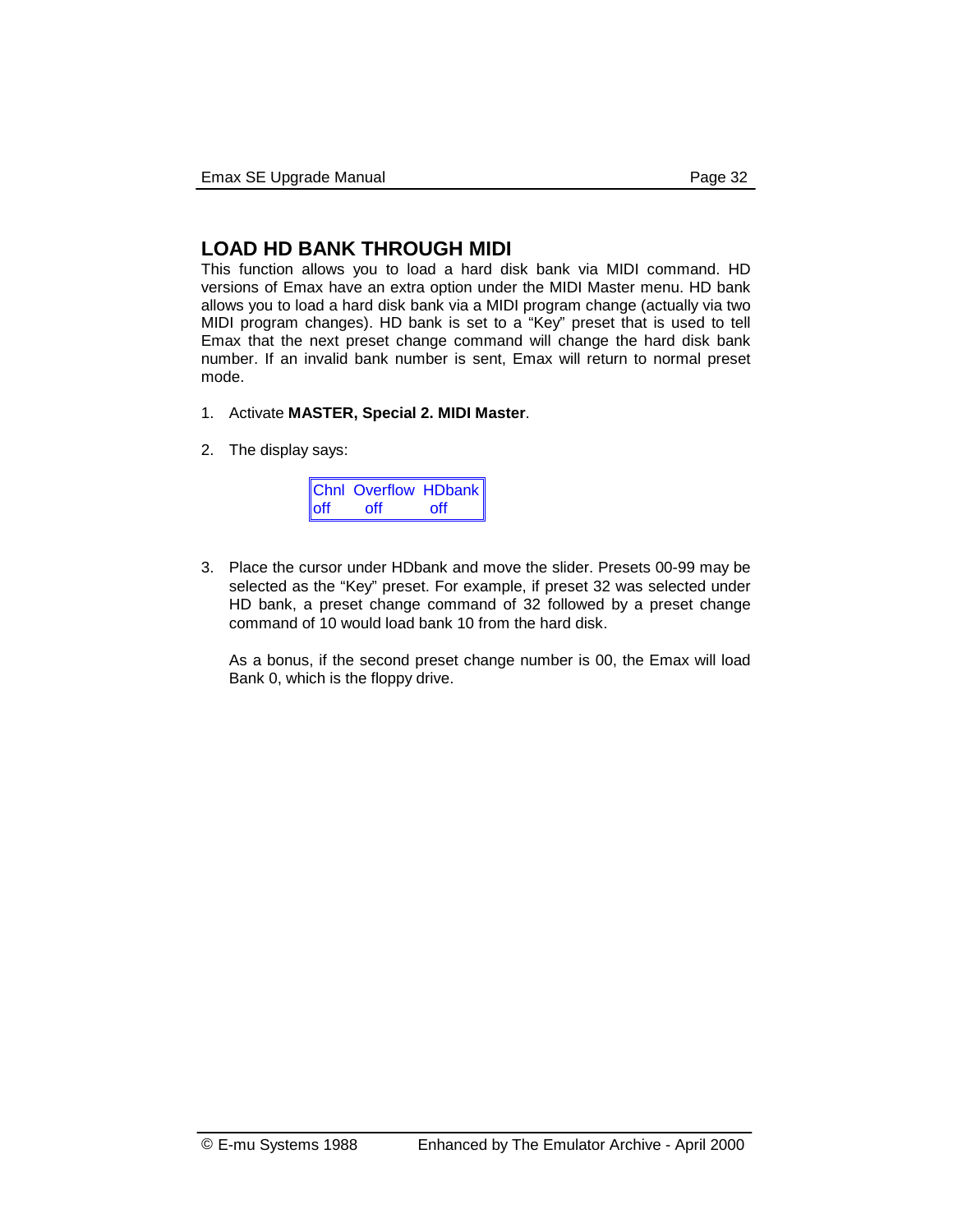## **InstAttacks (Preset 00) SOUND CHART**

| Key            | Sound               |
|----------------|---------------------|
| С1             | Pitz Bass           |
| D <sub>1</sub> | Pitz Violin         |
| E <sub>1</sub> | Spic Cello          |
| F1             | Spic Viola          |
| G1             | Spic Violin         |
| A <sub>1</sub> | El Bass Slap        |
| B1             | Stratocaster        |
| C <sub>2</sub> | El. Guitar Mute     |
| D <sub>2</sub> | <b>Nylon Guitar</b> |
| E <sub>2</sub> | Hammered Dulcimer   |
| F2             | Koto                |
| G <sub>2</sub> | Sitar               |
| A <sub>2</sub> | Harp                |
| B2             | Piano               |
| C <sub>3</sub> | Harpsichord         |
| D <sub>3</sub> | Rhodes              |
| E3             | Bassoon             |
| F3             | Clarinet            |
| G3             | English Horn        |
| A3             | Flute               |
| B3             | <b>Tenor Sax</b>    |
| C4             | Timpani             |
| D4             | Bell                |
| E4             | Marimba             |
| F4             | Drum 1              |
| G4             | Log Drum            |
| A4             | Cowbell             |
| B4             | Ahhh                |
| C4             | Pan Pipe            |
| D4             | Calliope Lo         |
| E4             | Calliope Hi         |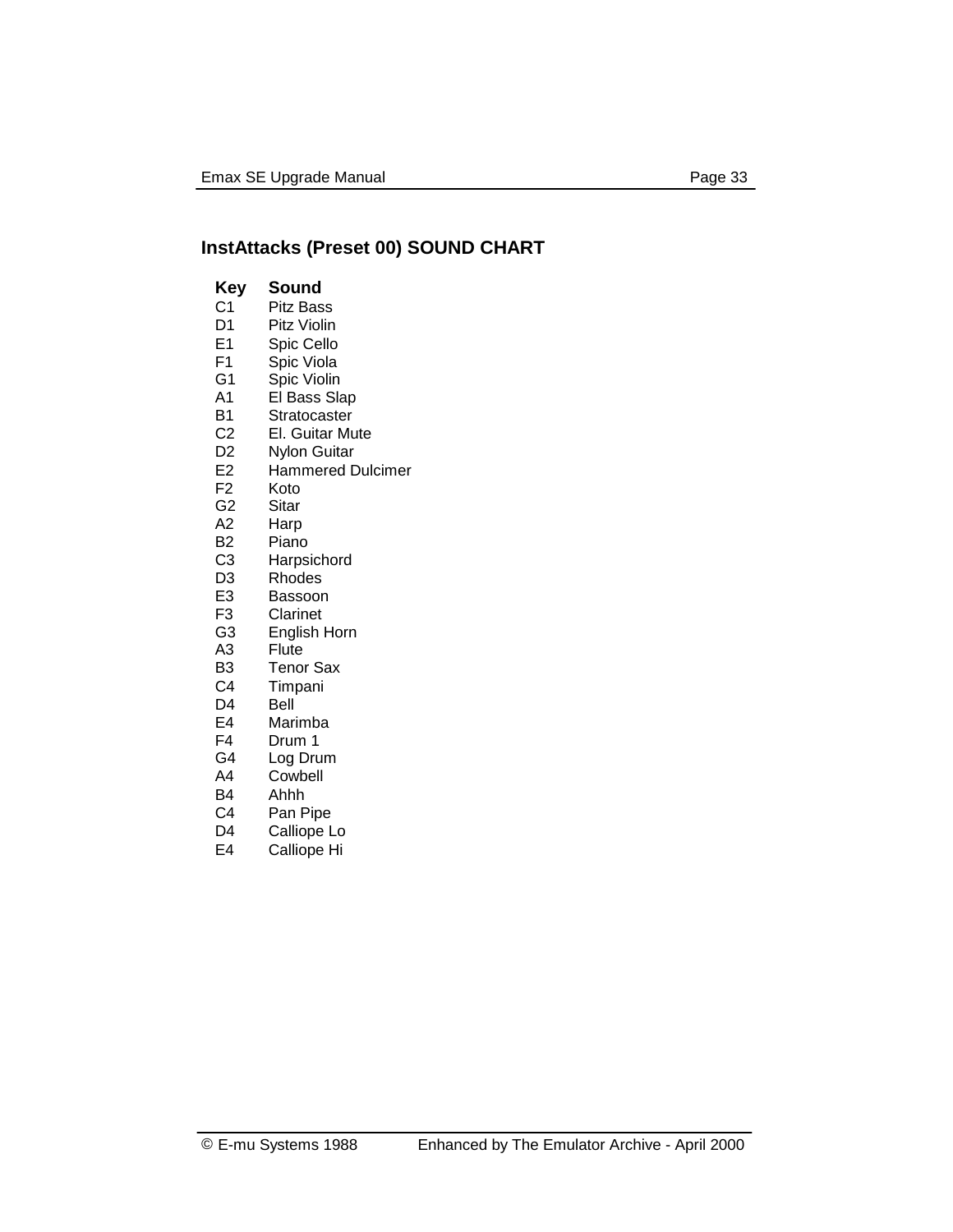## **Note to Frequency Conversion Chart**

| <b>Note</b>      | <b>Frequency</b> | <b>Note</b>      | <b>Frequency</b> | <b>Note</b>    | <b>Frequency</b> |
|------------------|------------------|------------------|------------------|----------------|------------------|
| C <sub>0</sub>   | 32.70 Hz         | G2#              | 207.65Hz         | E <sub>5</sub> | 1318.51 Hz       |
| CO#              | 34.65 Hz         | A <sub>2</sub>   | 220.00Hz         | F <sub>5</sub> | 1396.91 Hz       |
| D <sub>0</sub>   | 36.71 Hz         | A2#              | 233.08Hz         | F5#            | 1474.98 Hz       |
| D0#              | 38.91 Hz         | <b>B2</b>        | 246.94Hz         | G <sub>5</sub> | 1567.98 Hz       |
| E0               | 41.20 Hz         | C <sub>3</sub>   | 261.63Hz         | G5#            | 1661.22 Hz       |
| F <sub>0</sub>   | 43.65 Hz         | C3#              | 277.18Hz         | A5             | 1760.00 Hz       |
| F <sub>0</sub> # | 46.25 Hz         | D <sub>3</sub>   | 293.67Hz         | A5#            | 1864.66 Hz       |
| G0               | 49.00 Hz         | D3#              | 311.13Hz         | B <sub>5</sub> | 1975.53 Hz       |
| G0#              | 51.91 Hz         | E <sub>3</sub>   | 329.63Hz         | C <sub>6</sub> | 2093.01 Hz       |
| A0               | 55.00 Hz         | F <sub>3</sub>   | 349.23Hz         | C6#            | 2217.46 Hz       |
| A0#              | 58.27 Hz         | F3#              | 369.99Hz         | D <sub>6</sub> | 2349.32 Hz       |
| B <sub>0</sub>   | 61.74 Hz         | G <sub>3</sub>   | 392.00Hz         | D6#            | 2489.02 Hz       |
| C <sub>1</sub>   | 65.41 Hz         | G3#              | 415.31Hz         | E <sub>6</sub> | 2637.02 Hz       |
| C1#              | 69.30 Hz         | A <sub>3</sub>   | 440.00Hz         | F <sub>6</sub> | 2793.83 Hz       |
| D <sub>1</sub>   | 73.42 Hz         | A3#              | 466.16Hz         | F6#            | 2959.96 Hz       |
| D1#              | 77.78 Hz         | B <sub>3</sub>   | 493.88Hz         | G <sub>6</sub> | 3135.96 Hz       |
| E <sub>1</sub>   | 82.41 Hz         | C <sub>4</sub>   | 523.25Hz         | G6#            | 3322.44 Hz       |
| F <sub>1</sub>   | 87.31 Hz         | C4#              | 554.37Hz         | A <sub>6</sub> | 3520.00 Hz       |
| F1#              | 92.50 Hz         | D <sub>4</sub>   | 587.33Hz         | A6#            | 3729.31 Hz       |
| G1               | 98.00 Hz         | D4#              | 622.25 Hz        | B <sub>6</sub> | 3951.07 Hz       |
| G1#              | 103.83 Hz        | E <sub>4</sub>   | 659.26 Hz        | C7             | 4186.01 Hz       |
| A <sub>1</sub>   | 110.00 Hz        | F4               | 698.46 Hz        | C7#            | 4434.92 Hz       |
| A1#              | .116.54Hz        | F4#              | 739.99 Hz        | D7             | 4698.64 Hz       |
| <b>B1</b>        | 123.47 Hz        | G4               | 783.99 Hz        | D7#            | 4978.03 Hz       |
| $\overline{C2}$  | 130.81 Hz        | G4#              | 830.61 Hz        | E7             | 5274.04 Hz       |
| C2#              | 138.59 Hz        | A4               | 880.00 Hz        | F7             | 5587.65 Hz       |
| D <sub>2</sub>   | 146.83 Hz        | A4#              | 932.33 Hz        | F7#            | 5919.91 Hz       |
| D <sub>2</sub> # | 155.56 Hz        | <b>B4</b>        | 987.77 Hz        | G7             | 6271.93 Hz       |
| E <sub>2</sub>   | 164.81 Hz        | C <sub>5</sub>   | 1046.50 Hz       | G7#            | 6644.88 Hz       |
| F <sub>2</sub>   | 174.61 Hz        | C5#              | 1108.73 Hz       | A7             | 7040.00 Hz       |
| F2#              | 185.00 Hz        | D <sub>5</sub>   | 1174.66 Hz       | A7#            | 7458.62 Hz       |
| G <sub>2</sub>   | 196.00 Hz        | D <sub>5</sub> # | 1244.51 Hz       | <b>B7</b>      | 7902.13 Hz       |

#### **Emax Sample Rates**

| Sample Rate<br>Frequency | Number of<br>Bytes for a<br>Single Cycle<br>Loop |
|--------------------------|--------------------------------------------------|
|                          |                                                  |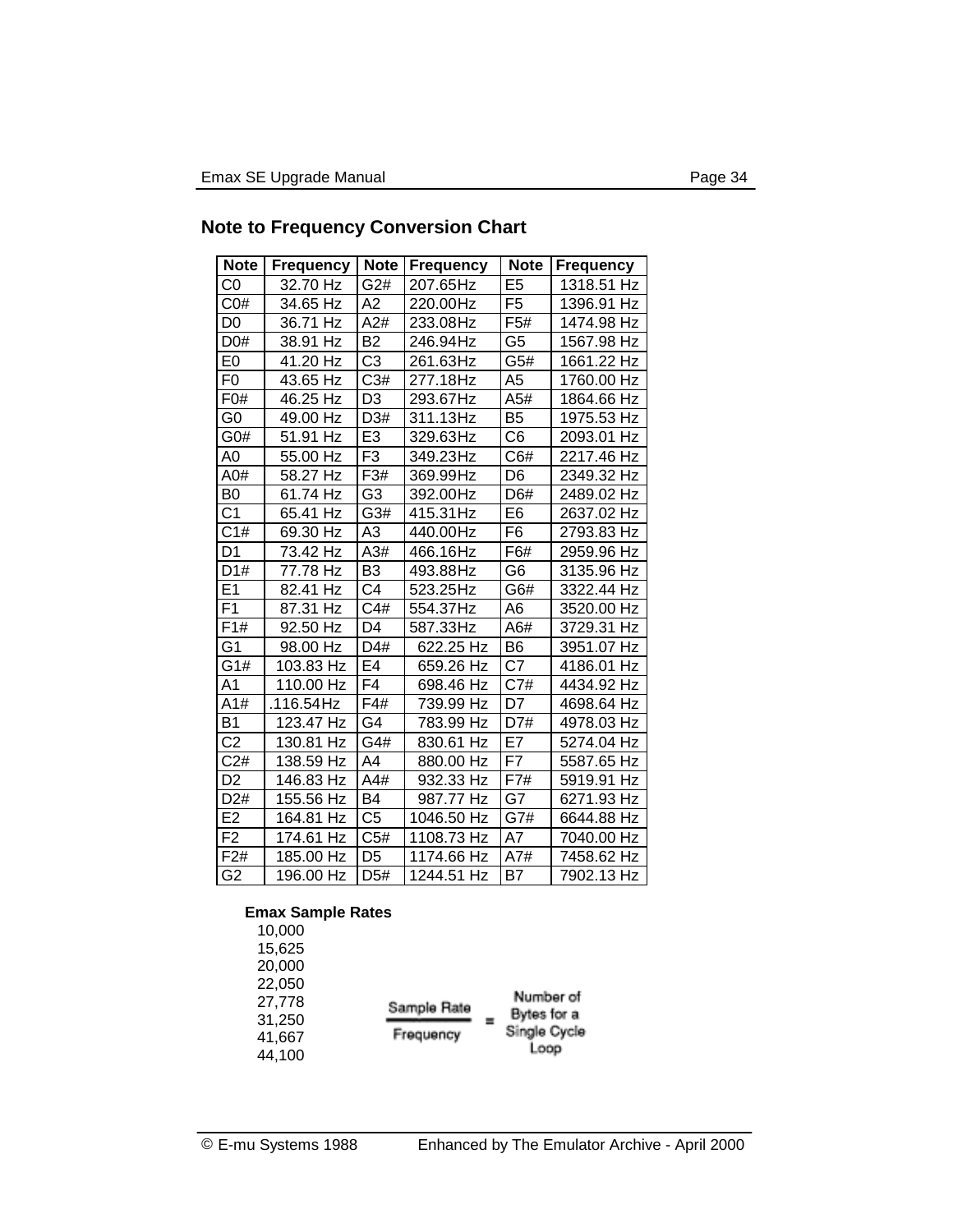| <b>EMAX SE UPDATE REGISTRATION</b>                             |                                                                                           |                                                     |
|----------------------------------------------------------------|-------------------------------------------------------------------------------------------|-----------------------------------------------------|
| Emax Serial Number                                             | Emax Model Number<br>1010 HD Keyboard<br>□ 1000 Keyboard<br>□ 1020 Rack<br>□ 1021 HD Rack | If you own more than one<br>Ernax, please indicate. |
| Your Name:<br>Address:                                         |                                                                                           |                                                     |
| Telephone:                                                     |                                                                                           |                                                     |
| Dealer's Name:<br>Comments:                                    |                                                                                           |                                                     |
|                                                                |                                                                                           |                                                     |
| Please return this card within 10 days of purchase. Thank you. |                                                                                           |                                                     |